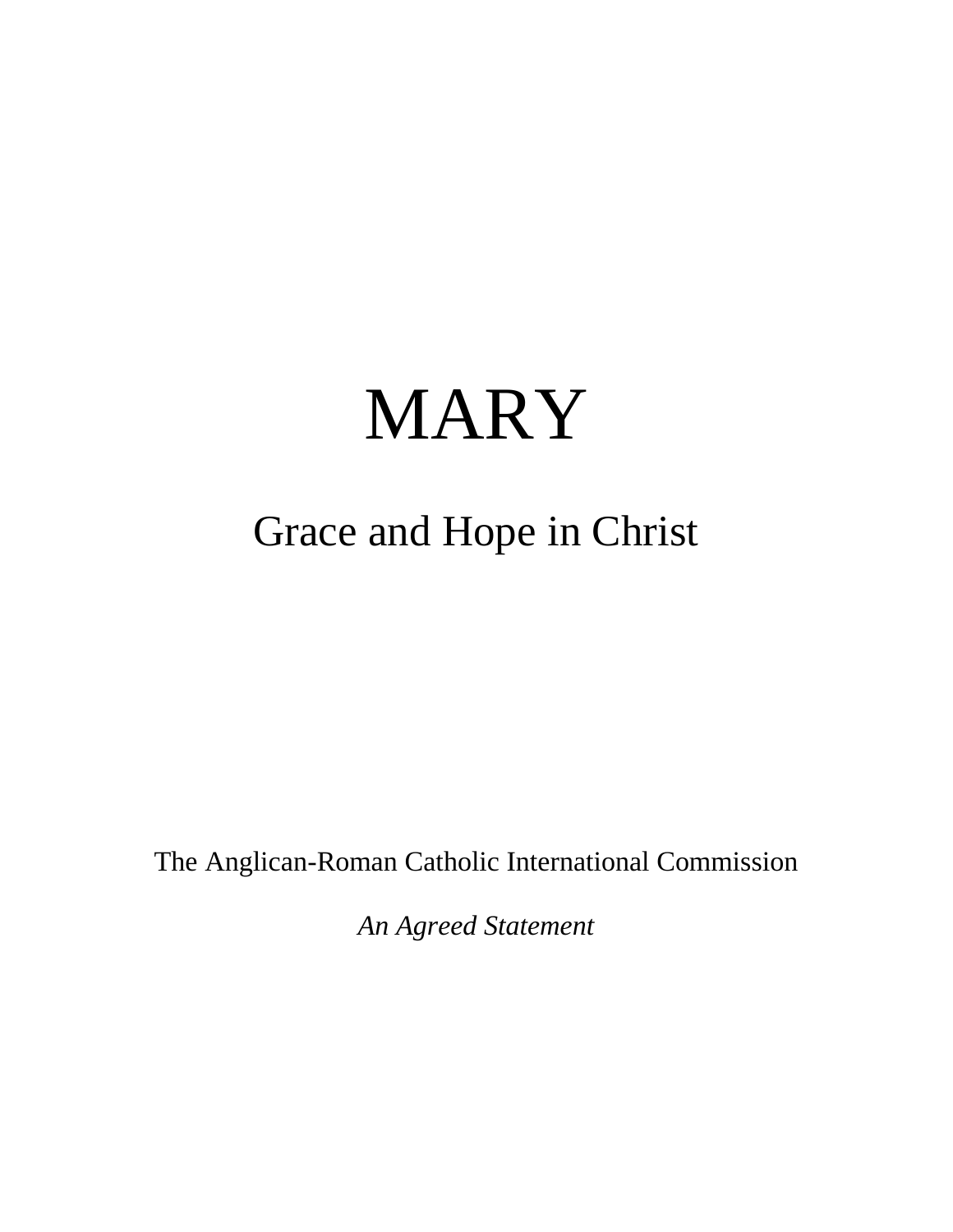# **CONTENTS**

Preface by the Co-Chairmen

The Status of the Document

# **Introduction**

# **A. Mary according to the Scriptures**

The Witness of Scripture: A Trajectory of Grace and Hope Mary in Matthew's Birth Narrative Mary in Luke's Birth Narrative The Virginal Conception Mary and the True Family of Jesus Mary in John's Gospel The Woman in Revelation 12 Scriptural Reflection

# **B . Mary in the Christian Tradition**

Christ and Mary in the Ancient Common Tradition The Celebration of Mary in the Ancient Common Traditions The Growth of Marian Doctrine and Devotion in the Middle Ages From the Reformation to the Present Day

# **C. Mary within the Pattern of Grace and Hope**

Mary in the Economy of Grace The Papal Definitions

# **D. Mary in the Life of the Church**

Intercession and Mediation in the Communion of Saints The Distinctive Ministry of Mary

# **Conclusion**

Advances in Agreement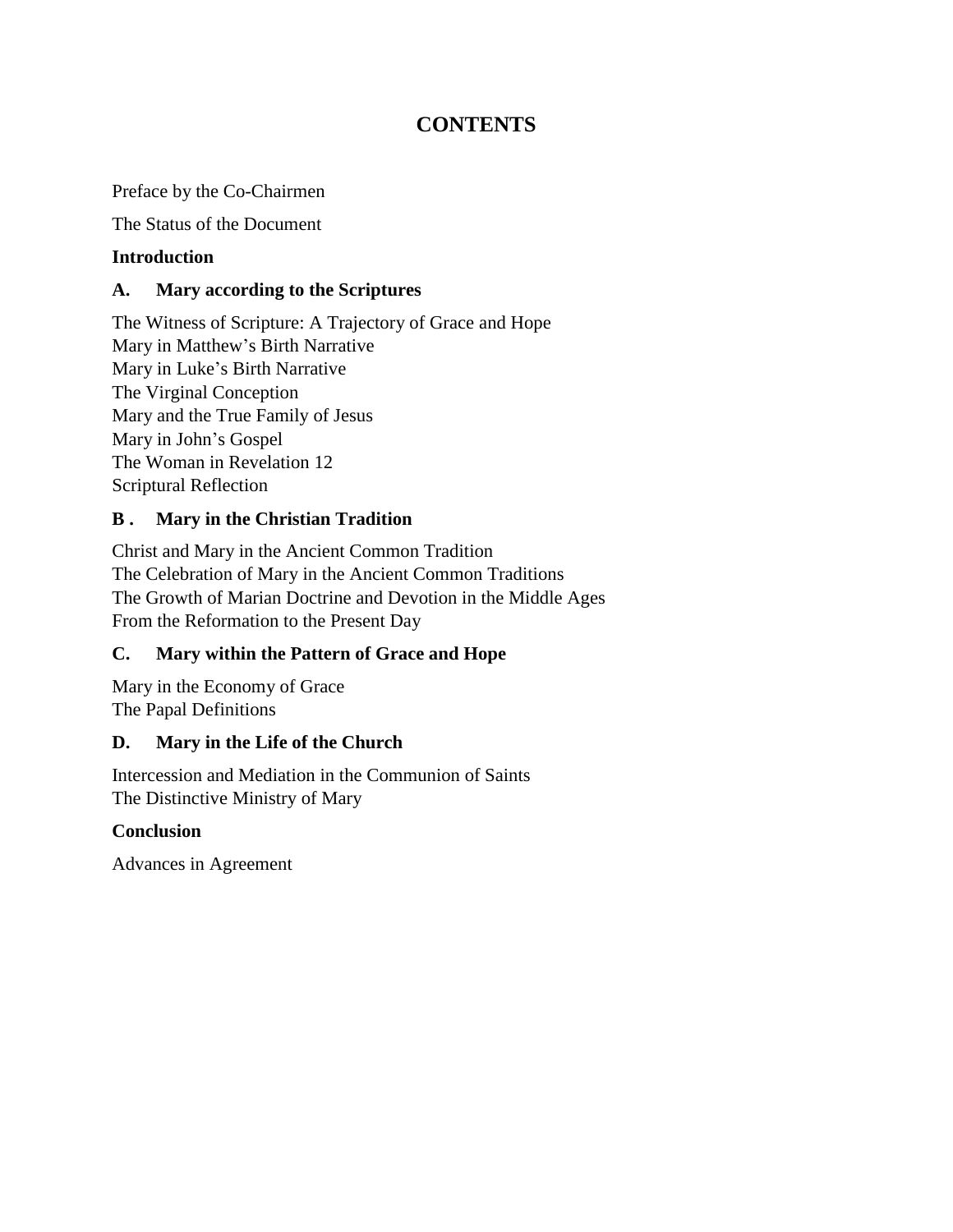#### **PREFACE**

#### **By the Co-Chairmen**

In the continuing journey toward full communion, the Roman Catholic Church and the Churches of the Anglican Communion have for many years prayerfully considered a number of questions concerning the faith we share and the way we articulate it in the life and worship of our two households of faith. We have submitted Agreed Statements to the Holy See and to the Anglican Communion for comment, further clarification if necessary, and conjoint acceptance as congruent with the faith of Anglicans and Roman Catholics.

In framing this Agreed Statement, we have drawn on the Scriptures and the common tradition which predates the Reformation and the Counter Reformation. As in previous *Anglican — Roman Catholic International Commission* (ARCIC) documents, we have attempted to use language that reflects what we hold in common and transcends the controversies of the past. At the same time, in this statement we have had to face squarely dogmatic definitions which are integral to the faith of Roman Catholics but largely foreign to the faith of Anglicans. The members of ARCIC, over time, have sought to embrace one another's ways of doing theology and have considered together the historical context in which certain doctrines developed. In so doing, we have learned to receive anew our own traditions, illumined and deepened by the understanding of and appreciation for each other's tradition.

Our Agreed Statement concerning the Blessed Virgin Mary as pattern of grace and hope is a powerful reflection of our efforts to seek out what we hold in common and celebrates important aspects of our common heritage. Mary, the mother of our Lord Jesus Christ, stands before us as an exemplar of faithful obedience, and her "Be it to me according to your word" is the grace-filled response each of us is called to make to God, both personally and communally, as the Church, the body of Christ. It is as figure of the Church, her arms uplifted in prayer and praise, her hands open in receptivity and availability to the outpouring of the Holy Spirit, that we are one with Mary as she magnifies the Lord. "Surely," Mary declares in her song recorded in the Gospel of Luke, "from this day all generations will call me blessed."

Our two traditions share many of the same feasts associated with Mary. From our experience we have found that it is in the realm of worship that we realize our deepest convergence as we give thanks to God for the Mother of the Lord who is one with us in that vast community of love and prayer we call the communion of saints.

> + Alexander J. Brunett + Peter F. Carnley

*Seattle, Feast of the Presentation, February 2, 2004*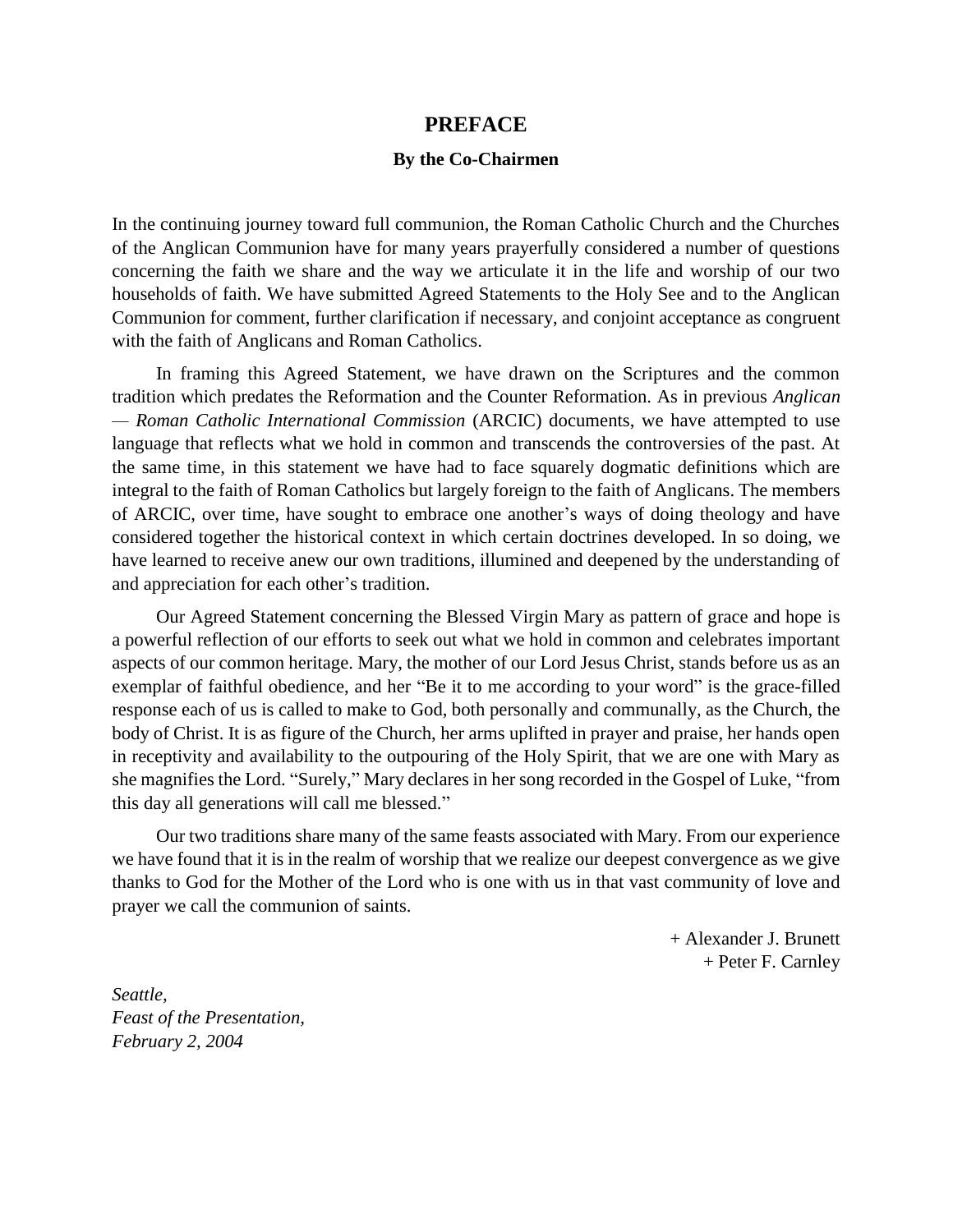# **THE STATUS OF THE DOCUMENT**

The document published here is the work of the *Anglican*-*Roman Catholic International Commission* (ARCIC). It is a joint statement of the Commission. The authorities who appointed the Commission have allowed the statement to be published so that it may be widely discussed. It is not an authoritative declaration by the Roman Catholic Church or by the Anglican Communion, who will study and evaluate the document in due course.

Citations from Scripture are normally taken from the New Revised Standard Version. In some cases the Commission has offered its own translation.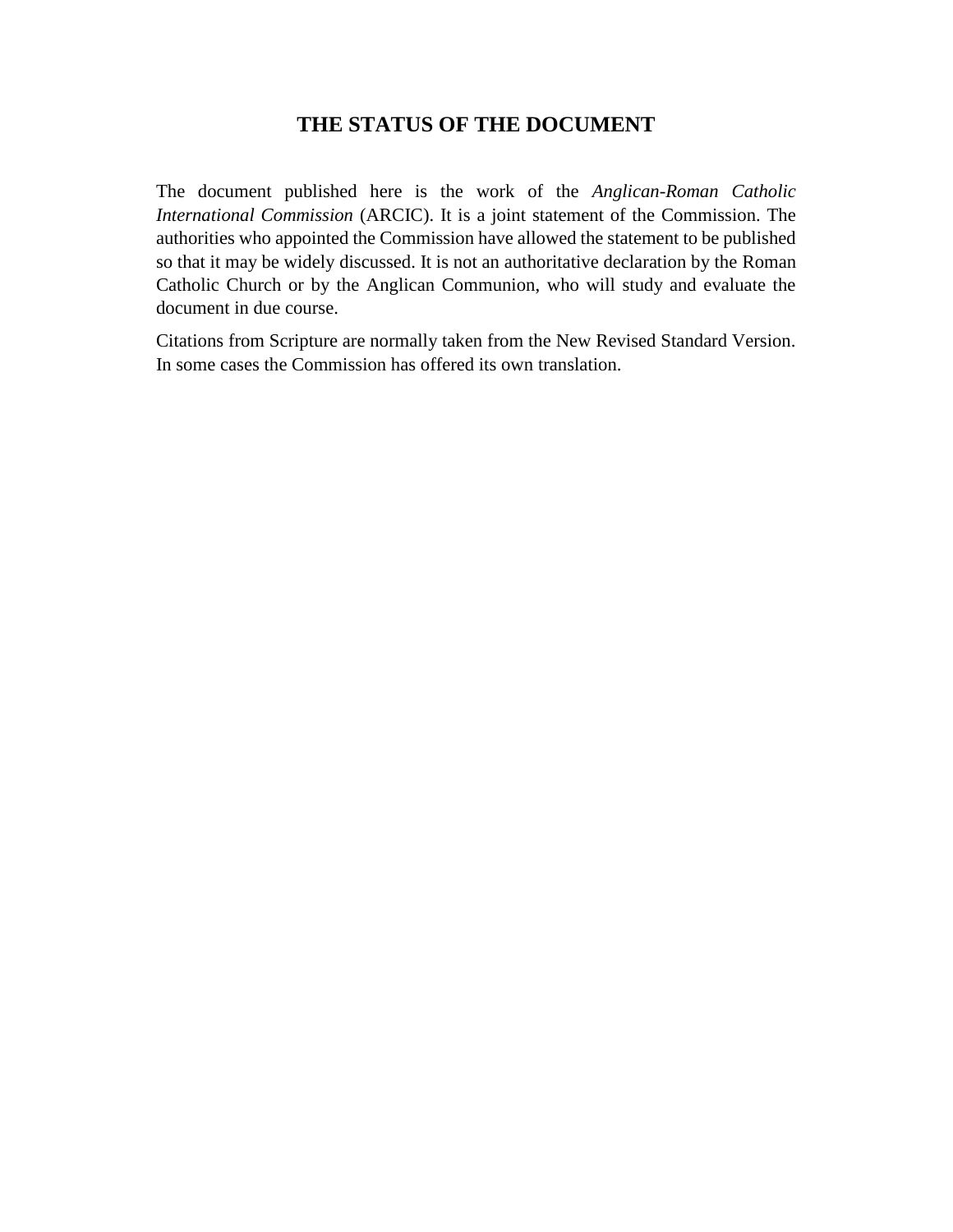# **Mary: Grace and Hope in Christ**

*The Seattle Statement*

# **INTRODUCTION**

1. In honouring Mary as Mother of the Lord, all generations of Anglicans and Roman Catholics have echoed the greeting of Elizabeth: "Blessed are you among women, and blessed is the fruit of your womb" (Luke 1:42). The Anglican — Roman Catholic International Commission now offers this Agreed Statement on the place of Mary in the life and doctrine of the Church in the hope that it expresses our common faith about the one who, of all believers, is closest to our Lord and Saviour Jesus Christ. We do so at the request of our two Communions, in response to questions set before us. A special consultation of Anglican and Roman Catholic bishops, meeting under the leadership of the Archbishop of Canterbury, Dr George Carey, and Cardinal Edward I. Cassidy, President of the *Pontifical Council for Promoting Christian Unity*, at Mississauga, Canada in 2000, specifically asked ARCIC for "a study of Mary in the life and doctrine of the Church." This request recalls the observation of the Malta Report (1968) that "real or apparent differences between us come to the surface in such matters as ... the Mariological definitions" promulgated in 1854 and 1950. More recently, in *Ut Unum Sint* (1995), Pope John Paul II identified as one area in need of fuller study by all Christian traditions before a true consensus of faith can be achieved "the Virgin Mary, as Mother of God and Icon of the Church, the spiritual Mother who intercedes for Christ's disciples and for all humanity" (para. 79).

2. ARCIC has addressed this topic once before. *Authority in the Church II* (1981) already records a significant degree of agreement:

We agree that there can be but one mediator between God and man, Jesus Christ, and reject any interpretation of the role of Mary which obscures this affirmation. We agree in recognising that Christian understanding of Mary is inseparably linked with the doctrines of Christ and the Church. We agree in recognising the grace and unique vocation of Mary, Mother of God Incarnate (*Theotókos*), in observing her festivals, and in according her honour in the communion of saints. We agree that she was prepared by divine grace to be the mother of our Redeemer, by whom she herself was redeemed and received into glory. We further agree in recognising in Mary a model of holiness, obedience and faith for all Christians. We accept that it is possible to regard her as a prophetic figure of the Church of God before as well as after the Incarnation (para. 30).

The same document, however, points out remaining differences:

The dogmas of the Immaculate Conception and the Assumption raise a special problem for those Anglicans who do not consider that the precise definitions given by these dogmas are sufficiently supported by Scripture. For many Anglicans the teaching authority of the bishop of Rome, independent of a council, is not recommended by the fact that through it these Marian doctrines were proclaimed as dogmas binding on all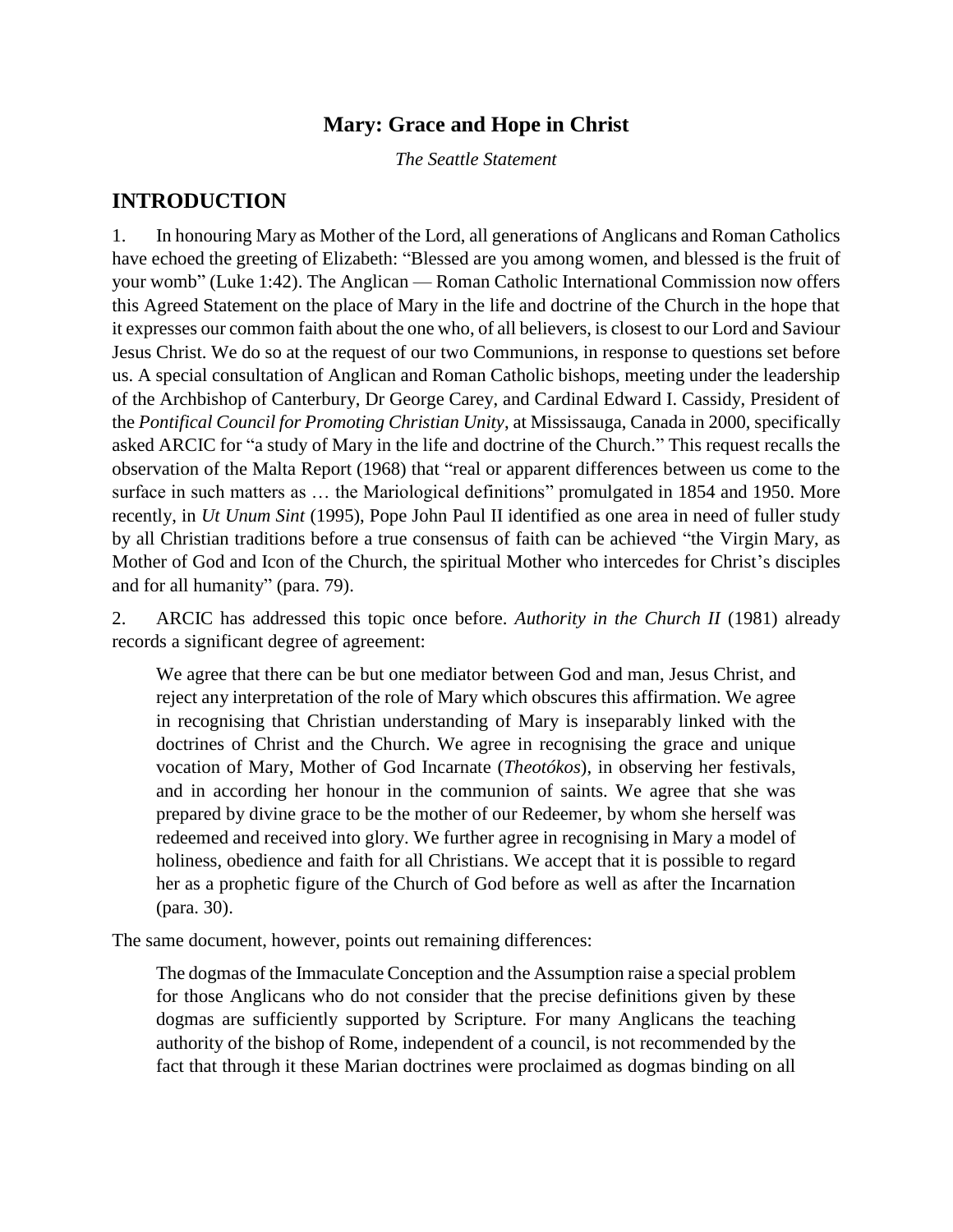the faithful. Anglicans would also ask whether, in any future union between our two Churches, they would be required to subscribe to such dogmatic statements (para. 30).

These reservations in particular were noted in the official *Response of the Holy See to The Final Report* (1991, para. 13). Having taken these shared beliefs and these questions as the starting point for our reflection, we are now able to affirm further significant agreement on the place of Mary in the life and doctrine of the Church.

3. The present document proposes a fuller statement of our shared belief concerning the Blessed Virgin Mary and so provides the context for a common appreciation of the content of the Marian dogmas. We also take up differences of practice, including the explicit invocation of Mary. This new study of Mary has benefited from our previous study of reception in *The Gift of Authority* (1999). There we concluded that, when the Church receives and acknowledges what it recognizes as a true expression of the Tradition once for all delivered to the Apostles, this reception is an act both of faithfulness and of freedom. The freedom to respond in fresh ways in the face of new challenges is what enables the Church to be faithful to the Tradition which it carries forward. At other times, some element of the apostolic Tradition may be forgotten, neglected or abused. In such situations, fresh recourse to Scripture and Tradition recalls God's revelation in Christ: we call this process *re-reception* (cf. *Gift* 24-25). Progress in ecumenical dialogue and understanding suggests that we now have an opportunity to re-receive together the tradition of Mary's place in God's revelation.

4. Since its inception ARCIC has sought to get behind opposed or entrenched positions to discover and develop our common inheritance of faith (cf. *Authority* I 25). Following *The Common Declaration* in 1966 of Pope Paul VI and the Archbishop of Canterbury, Dr Michael Ramsey, we have continued our "serious dialogue … founded on the Gospels and on the ancient common traditions." We have asked to what extent doctrine or devotion concerning Mary belongs to a legitimate 'reception' of the apostolic Tradition, in accordance with the Scriptures. This Tradition has at its core the proclamation of the trinitarian 'economy of salvation', grounding the life and faith of the Church in the divine communion of Father, Son and Spirit. We have sought to understand Mary's person and role in the history of salvation and the life of the Church in the light of a theology of divine grace and hope. Such a theology is deeply rooted in the enduring experience of Christian worship and devotion.

5. God's grace calls for and enables human response (cf. *Salvation and the Church* [1987] 9). This is seen in the Gospel account of the Annunciation, where the angel's message evokes the response of Mary. The Incarnation and all that it entailed, including the passion, death and resurrection of Christ and the birth of the Church, came about by way of Mary's freely uttered *fiat* – "let it be done to me according to your word" (Luke 1:38). We recognize in the event of the Incarnation God's gracious 'Yes' to humanity as a whole. This reminds us once more of the Apostle's words in 2 Corinthians 1:18- 20 (*Gift* 8ff): all God's promises find their 'Yes' in the Son of God, Jesus Christ. In this context, Mary's *fiat* can be seen as the supreme instance of a believer's 'Amen' in response to the 'Yes' of God. Christian disciples respond to the same 'Yes' with their own 'Amen'. They thus know themselves to be children together of the one heavenly Father, born of the Spirit as brothers and sisters of Jesus Christ, drawn into the communion of love of the blessed Trinity. Mary epitomizes such participation in the life of God. Her response was not made without profound questioning, and it issued in a life of joy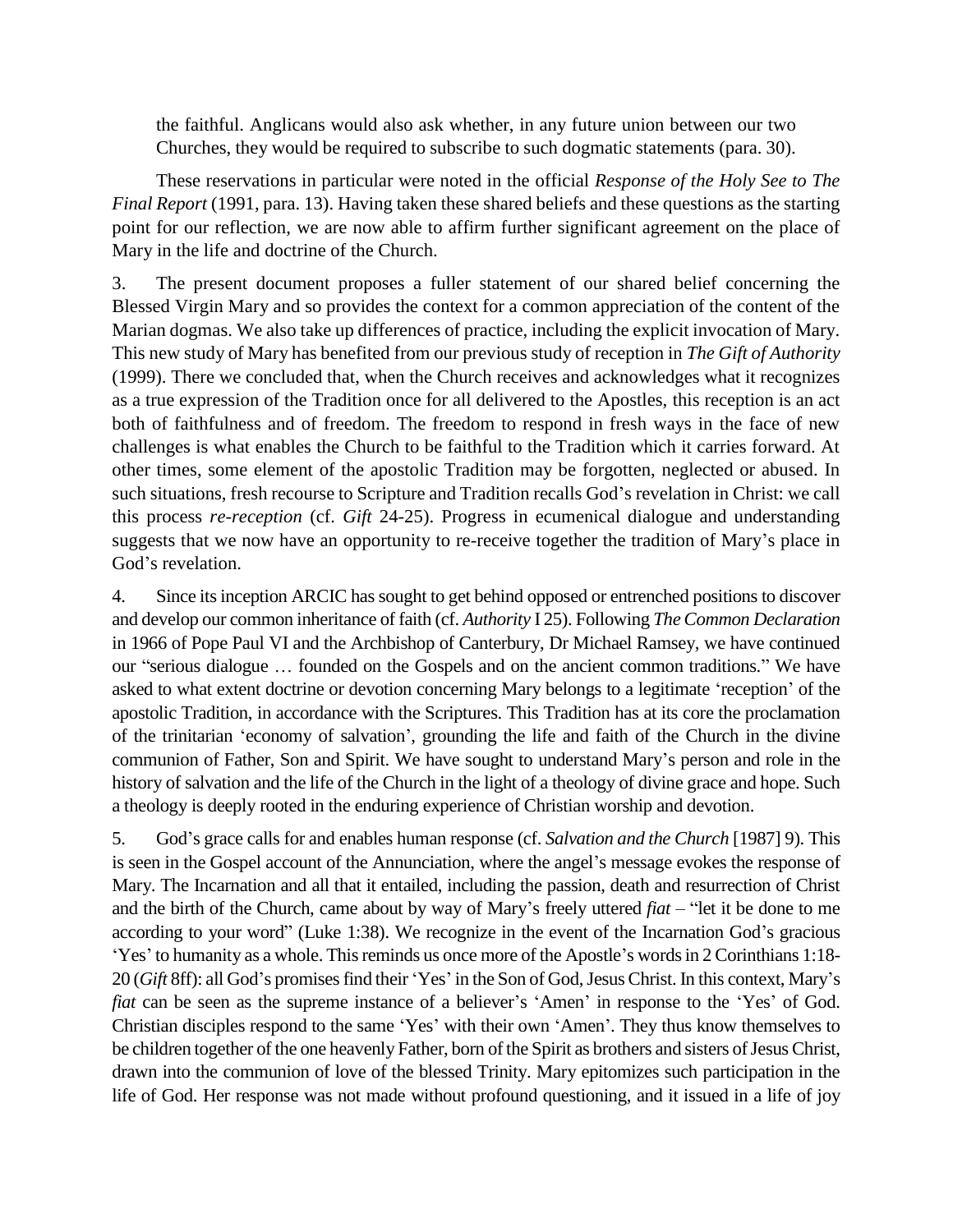intermingled with sorrow, taking her even to the foot of her son's cross. When Christians join in Mary's 'Amen' to the 'Yes' of God in Christ, they commit themselves to an obedient response to the Word of God, which leads to a life of prayer and service. Like Mary, they not only magnify the Lord with their lips: they commit themselves to serve God's justice with their lives (cf. Luke 1:46-55).

# **A . MARY ACCORDING TO THE SCRIPTURES**

6. We remain convinced that the holy Scriptures, as the Word of God written, bear normative witness to God's plan of salvation, so it is to them that this statement first turns. Indeed, it is impossible to be faithful to Scripture and not to take Mary seriously. We recognize, however, that for some centuries Anglicans and Roman Catholics have interpreted the Scriptures while divided from one another. In reflecting together on the Scriptures' testimony concerning Mary, we have discovered more than just a few tantalizing glimpses into the life of a great saint. We have found ourselves meditating with wonder and gratitude on the whole sweep of salvation history: creation, election, the Incarnation, passion, and resurrection of Christ, the gift of the Spirit in the Church, and the final vision of eternal life for all God's people in the new creation.

7. In the following paragraphs, our use of Scripture seeks to draw upon the whole tradition of the Church, in which rich and varied readings have been employed. In the New Testament, the Old Testament is commonly interpreted typologically: 1 events and images are understood with specific reference to Christ. This approach is further developed by the Fathers and by medieval preachers and authors. The Reformers stressed the clarity and sufficiency of Scripture, and called for a return to the centrality of the Gospel message. Historical-critical approaches attempted to discern the meaning intended by the biblical authors, and to account for texts' origins. Each of these readings has its limitations, and may give rise to exaggerations or imbalances: typology can become extravagant, Reformation emphases reductionist, and critical methods overly historicist. More recent approaches to Scripture point to the range of possible readings of a text, notably its narrative, rhetorical and sociological dimensions. In this statement, we seek to integrate what is valuable from each of these approaches, as both correcting and contributing to our use of Scripture. Further, we recognize that no reading of a text is neutral, but each is shaped by the context and interest of its readers. Our reading has taken place within the context of our dialogue in Christ, for the sake of that communion which is his will. It is thus an ecclesial and ecumenical reading, seeking to consider each passage about Mary in the context of the New Testament as a whole, against the background of the Old, and in the light of Tradition.

# *The Witness of Scripture: A Trajectory of Grace and Hope*

 $\overline{a}$ 

8. The Old Testament bears witness to God's creation of men and women in the divine image, and God's loving call to covenant relationship with himself. Even when they disobeyed, God did

<sup>1</sup> By typology we mean a reading which accepts that certain things in Scripture (persons, places, and events) foreshadow or illuminate other things, or reflect patterns of faith in imaginative ways (e.g. Adam is a type of Christ: Romans 5:14; Isaiah 7:14 points towards the virgin birth of Jesus: Matthew 1:23). This typological sense was considered to be a meaning that goes beyond the literal sense. This approach assumes the unity and consistency of the divine revelation.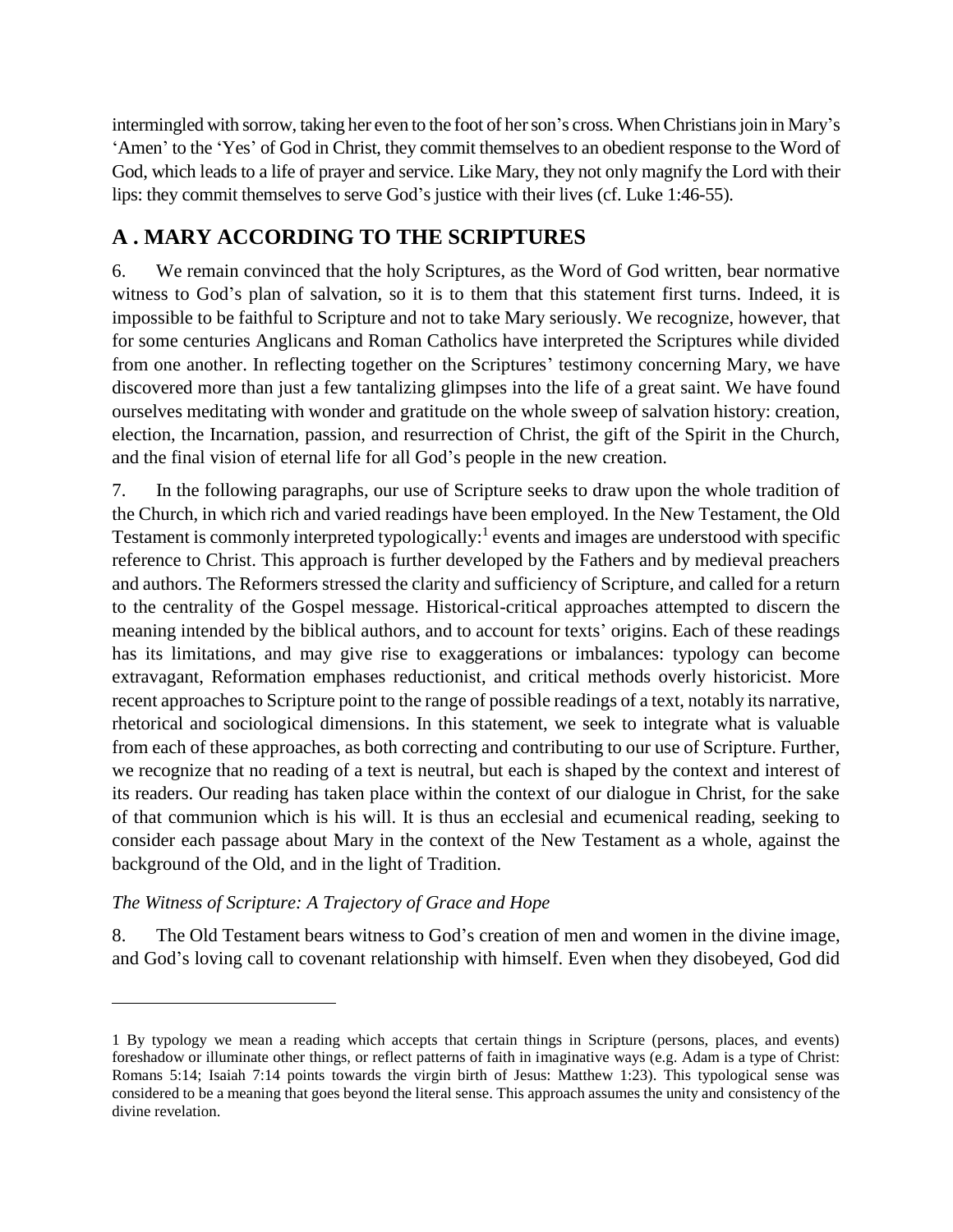not abandon human beings to sin and the power of death. Again and again God offered a covenant of grace. God made a covenant with Noah that never again would "all flesh" be destroyed by the waters of a flood. The Lord made a covenant with Abraham that, through him, all the families of the earth might be blessed. Through Moses he made a covenant with Israel that, obedient to his word, they might be a holy nation and a priestly people. The prophets repeatedly summoned the people to turn back from disobedience to the gracious God of the covenant, to receive God's word and let it bear fruit in their lives. They looked forward to a renewal of the covenant in which there would be perfect obedience and perfect self-giving: "This is the covenant which I will make with the house of Israel after those days, says the Lord: I will put my law within them, and I will write it upon their hearts; and I will be their God, and they shall be my people" (Jeremiah 31:33). In the prophecy of Ezekiel, this hope is spoken of not only in terms of washing and cleansing, but also of the gift of the Spirit (Ezekiel 36:25-28).

9. The covenant between the Lord and his people is several times described as a love affair between God and Israel, the virgin daughter of Zion, bride and mother: "I gave you my solemn oath and entered into a covenant with you, declares the Sovereign Lord, and you became mine" (Ezekiel 16:8; cf. Isaiah 54:1 and Galatians 4:27). Even in punishing faithlessness, God remains forever faithful, promising to restore the covenant relationship and to draw together the scattered people (Hosea 1-2; Jeremiah 2:2, 31:3; Isaiah 62:4-5). Nuptial imagery is also used within the New Testament to describe the relationship between Christ and the Church (Ephesians 5:21-33; Revelation 21:9). In parallel to the prophetic image of Israel as the bride of the Lord, the Solomonic literature of the Old Testament characterizes Holy Wisdom as the handmaid of the Lord (Proverbs 8:.22f; cf. Wisdom 7:22-26) similarly emphasizing the theme of responsiveness and creative activity. In the New Testament these prophetic and wisdom motifs are combined (Luke 11:49) and fulfilled in the coming of Christ.

10. The Scriptures also speak of the calling by God of particular persons, such as David, Elijah, Jeremiah and Isaiah, so that within the people of God certain special tasks may be performed. They bear witness to the gift of the Spirit or the presence of God enabling them to accomplish God's will and purpose. There are also profound reflections on what it is to be known and called by God from the very beginning of one's existence (Psalm 139:13-16; Jeremiah 1:4-5). This sense of wonder at the prevenient grace of God is similarly attested in the New Testament, especially in the writings of Paul, when he speaks of those who are "called according to God's purpose," affirming that those whom God "foreknew, he also predestined to be conformed to the image of his Son … And those whom he predestined he also called; and those whom he called he also justified; and those whom he justified he also glorified" (Romans 8:28-30; cf. 2 Timothy 1:9). The preparation by God for a prophetic task is exemplified in the words spoken by the angel to Zechariah before the birth of John the Baptist: "He will be filled with the Holy Spirit, even from his mother's womb" (Luke 1:15; cf. Judges 13:3-5).

11. Following through the trajectory of the grace of God and the hope for a perfect human response which we have traced in the preceding paragraphs, Christians have, in line with the New Testament writers, seen its culmination in the obedience of Christ. Within this Christological context, they have discerned a similar pattern in the one who would receive the Word in her heart and in her body, be overshadowed by the Spirit and give birth to the Son of God. The New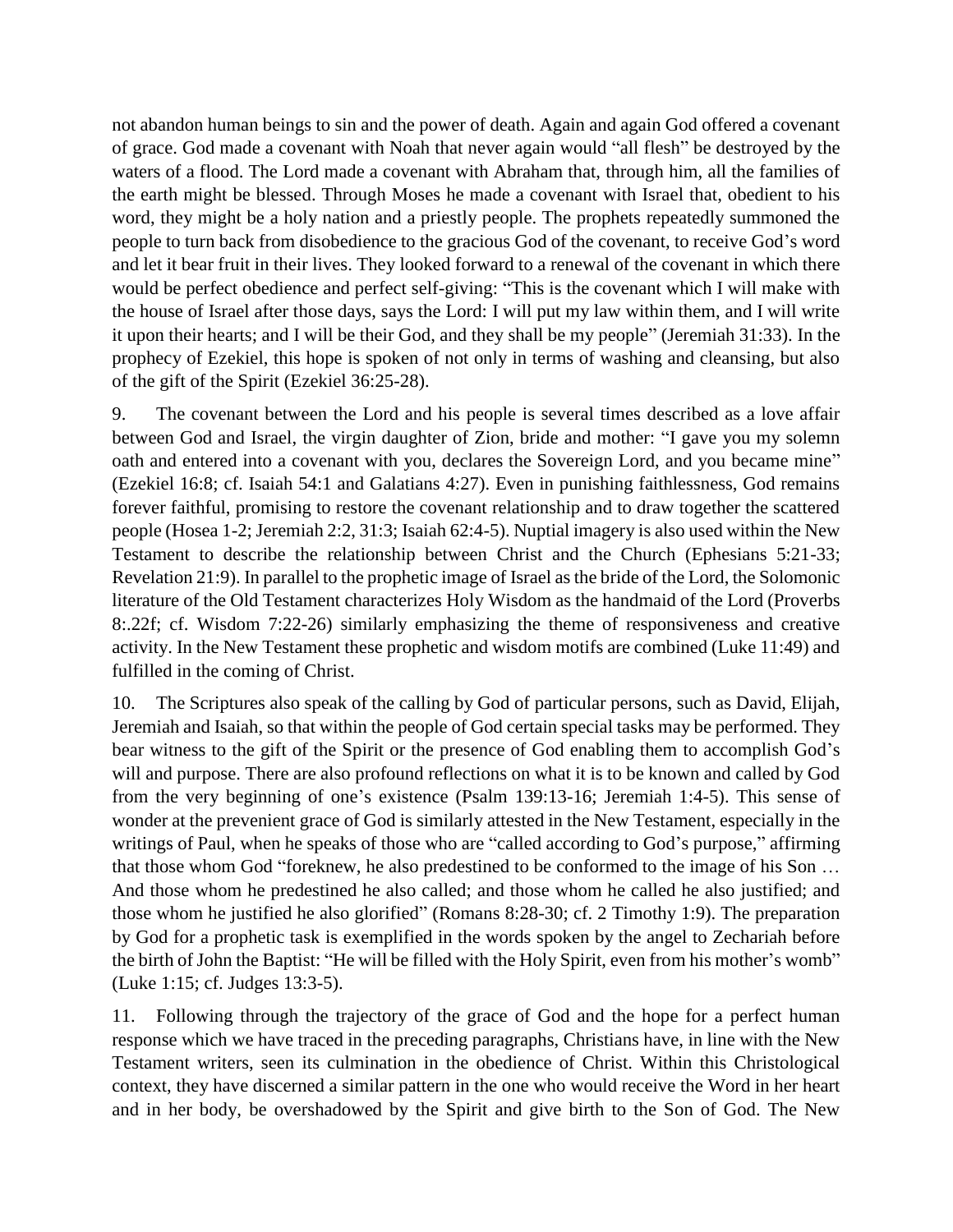Testament speaks not only of God's preparation for the birth of the Son, but also of God's election, calling and sanctification of a Jewish woman in the line of those holy women, such as Sarah and Hannah, whose sons fulfilled the purposes of God for his people. Paul speaks of the Son of God being born "in the fullness of time" and "born of a woman, born under the Law" (Galatians 4:4). The birth of Mary's son is the fulfilment of God's will for Israel, and Mary's part in that fulfilment is that of free and unqualified consent in utter self-giving and trust: "Behold I am the handmaid of the Lord; let it be done to me according to your word" (Luke 1:38; cf. Psalm 123:2).

# *Mary in Matthew's Birth Narrative*

12. While various parts of the New Testament refer to the birth of Christ, only two Gospels, Matthew and Luke, each from its own perspective, narrate the story of his birth and refer specifically to Mary. Matthew entitles his book "the Genesis of Jesus Christ" (1:1) echoing the way the Bible begins (Genesis 1:1). In the genealogy (1:1-18) he traces the genesis of Jesus back through the Exile to David and ultimately to Abraham. He notes the unlikely role played in the providential ordering of Israel's salvation history by four women, each of whom stretches the boundaries of the Covenant. This emphasis on continuity with the old is counter-balanced in the following account of Jesus' birth by an emphasis on the new (cf. 9:17), a type of re-creation by the Holy Spirit, revealing new possibilities of salvation from sin (1:21) and of the presence of "God with us" (1:23). Matthew stretches the boundaries further in holding together Jesus' Davidic descent through the legal fatherhood of Joseph, and his birth from the Virgin according to Isaiah's prophecy – "Behold a virgin shall conceive and bear a son" (Isaiah 7:14 LXX).

13. In Matthew's account, Mary is mentioned in conjunction with her son in such phrases as "Mary his mother" or "the child and his mother"  $(2.11,13,20,21)$ . Amid all the political intrigue, murder, and displacement of this tale, one quiet moment of reverence has captured the Christian imagination: the Magi, whose profession it is to know when the time has come, kneel in homage to the infant King with his royal mother (2:2,11). Matthew emphasizes the continuity of Jesus Christ with Israel's messianic expectation and the newness that comes with the birth of the Saviour. Descent from David by whatever route, and birth at the ancestral royal city, disclose the first. The virginal conception discloses the second.

# *Mary in Luke's Birth Narrative*

14. In Luke's infancy narrative, Mary is prominent from the beginning. She is the link between John the Baptist and Jesus, whose miraculous births are laid out in deliberate parallel. She receives the angel's message and responds in humble obedience (1:38). She travels on her own from Galilee to Judaea to visit Elizabeth (1:40) and in her song proclaims the eschatological reversal which will be at the heart of her son's proclamation of the Kingdom of God. Mary is the one who in recollection looks beneath the surface of events (2:19,51) and represents the inwardness of faith and suffering (2:35). She speaks on Joseph's behalf in the scene at the Temple and, although chided for her initial incomprehension, continues to grow in understanding (2:48-51).

15. Within the Lucan narrative, two particular scenes invite reflection on the place of Mary in the life of the Church: the Annunciation and the visit to Elizabeth. These passages emphasize that Mary is in a unique way the recipient of God's election and grace. The Annunciation story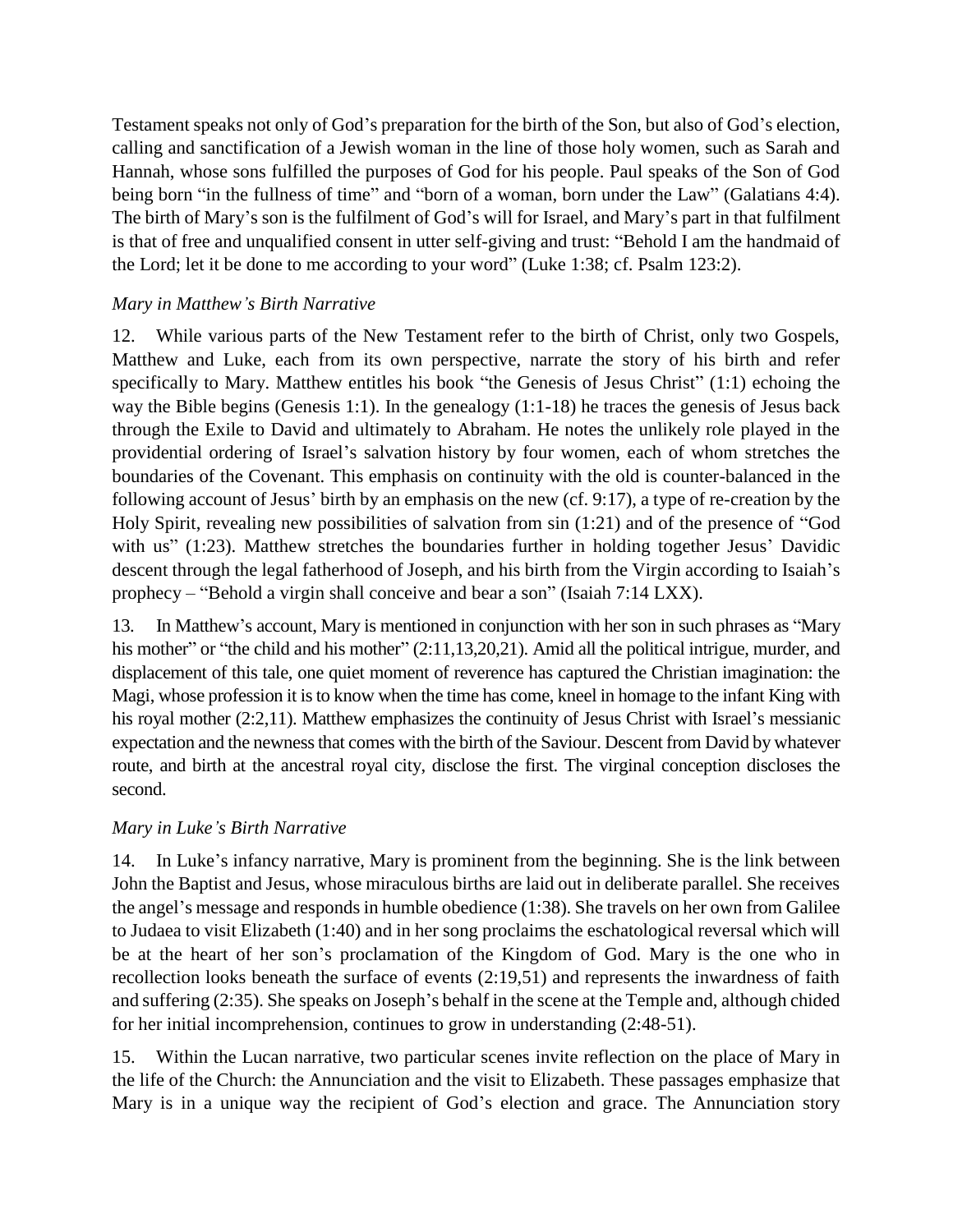recapitulates several incidents in the Old Testament, notably the births of Isaac (Genesis 18:10- 14), Samson (Judges 13:2-5) and Samuel (1 Samuel 1:1-20). The angel's greeting also evokes the passages in Isaiah (66:7-11), Zechariah (9:9) and Zephaniah (3:14-17) that call on the "Daughter of Zion", i.e., Israel awaiting with joy the arrival of her Lord. The choice of 'overshadow' (*episkiasei*) to describe the action of the Holy Spirit in the virginal conception (Luke 1:35) echoes the cherubim overshadowing the Ark of the Covenant (Exodus 25:20), the presence of God overshadowing the Tabernacle (Exodus 40:35), and the brooding of the Spirit over the waters at the creation (Genesis 1:2). At the Visitation, Mary's song (*Magnificat*) mirrors the song of Hannah (1 Samuel 2:1-10), broadening its scope so that Mary becomes the one who speaks for all the poor and oppressed who long for God's reign of justice to be established. Just as in Elizabeth's salutation the mother receives a blessing of her own, distinct from that of her child (1:42), so also in the *Magnificat* Mary predicts that "all generations will call me blessed" (1:48). This text provides the scriptural basis for an appropriate devotion to Mary, though never in separation from her role as mother of the Messiah.

16. In the Annunciation story, the angel calls Mary the Lord's "favoured one" (Greek , a perfect participle meaning 'one who has been and remains endowed with grace') in a way that implies a prior sanctification by divine grace with a view to her calling. The angel's announcement connects Jesus' being "holy" and "Son of God" with his conception by the Holy Spirit (1:35). The virginal conception then points to the divine sonship of the Saviour who will be born of Mary. The infant not yet born is described by Elizabeth as the Lord: "And why is this granted to me that the mother of my Lord should come to me?" (1:43). The trinitarian pattern of divine action in these scenes is striking: the Incarnation of the Son is initiated by the Father's election of the Blessed Virgin and is mediated by the Holy Spirit. Equally striking is Mary's *fiat*, her 'Amen' given in faith and freedom to God's powerful Word communicated by the angel (1:38).

17. In Luke's account of the birth of Jesus, the praise offered to God by the shepherds parallels the Magi's adoration of the infant in Matthew's account. Again, this is the scene that constitutes the still centre at the heart of the birth story: "They found Mary and Joseph and the baby lying in a manger" (Luke 2:16). In accordance with the Law of Moses, the baby is circumcised and presented in the Temple. On this occasion, Simeon has a special word of prophecy for the mother of the Christ-child, that "a sword will pierce your own soul" (Luke 2:34-35). From this point on Mary's pilgrimage of faith leads to the foot of the cross.

## *The Virginal Conception*

18. The divine initiative in human history is proclaimed in the good news of the virginal conception through the action of the Holy Spirit (Matthew 1:20-23; Luke 1:34-35). The virginal conception may appear in the first place as an absence, i.e., the absence of a human father. It is in reality, however, a sign of the presence and work of the Spirit. Belief in the virginal conception is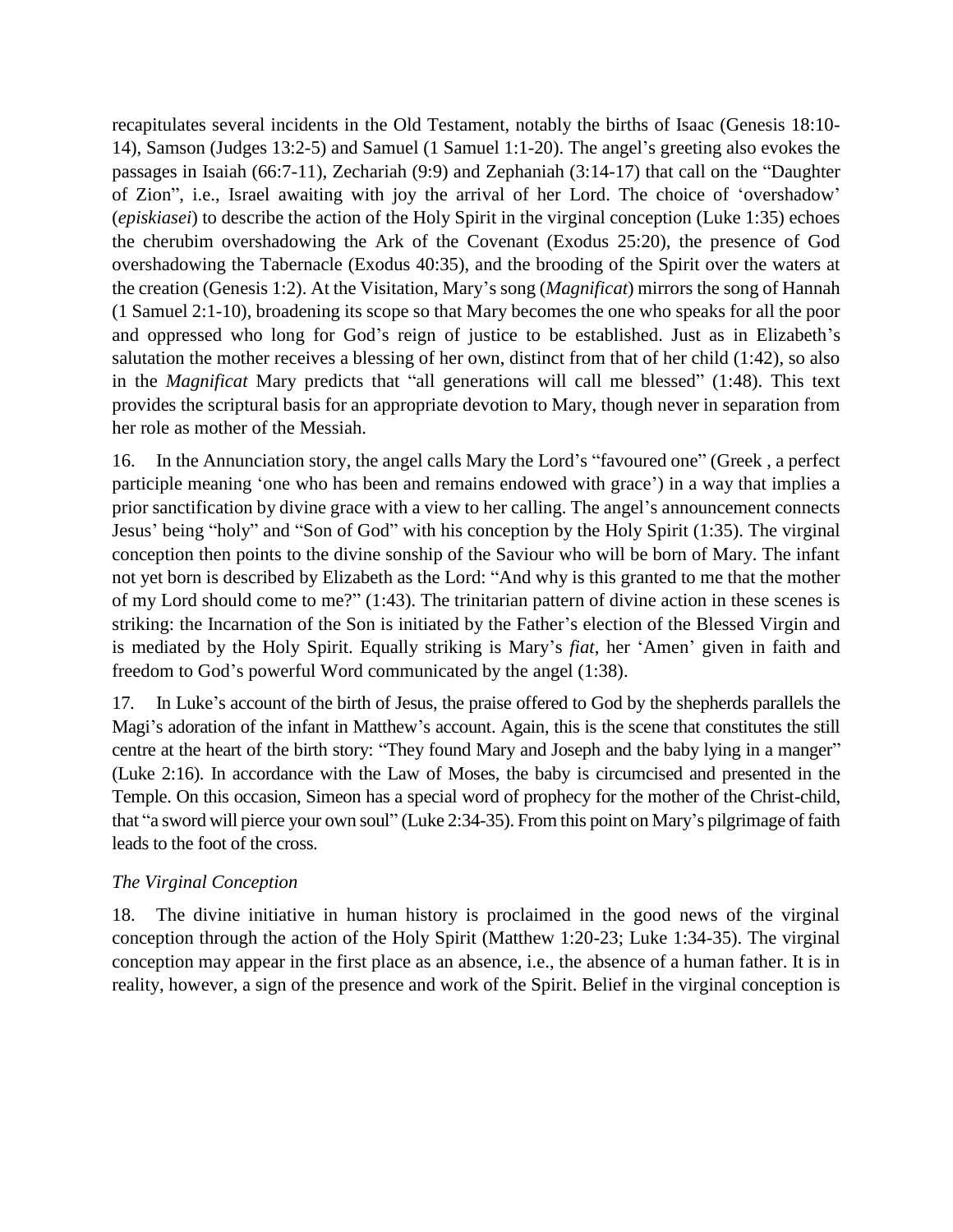an early Christian tradition adopted and developed independently by Matthew and Luke.<sup>2</sup> For Christian believers, it is an eloquent sign of the divine sonship of Christ and of new life through the Spirit. The virginal conception also points to the new birth of every Christian, as an adopted child of God. Each is "born again (from above) by water and the Spirit" (John 3:3-5). Seen in this light, the virginal conception, far from being an isolated miracle, is a powerful expression of what the Church believes about her Lord, and about our salvation.

# *Mary and the True Family of Jesus*

 $\overline{a}$ 

19. After these birth stories, it comes as something of a surprise to read the episode, narrated in all three Synoptic Gospels, which addresses the question of Jesus' true family. Mark tells us that Jesus' "mother and his brothers" (Mark 3:31) come and stand outside, wanting to speak to him.<sup>3</sup> Jesus in response distances himself from his natural family: he speaks instead of those gathered around him, his 'eschatological family', that is to say, "whoever does the will of God" (3:35). For Mark, Jesus' natural family, including his own mother, seems at this stage to lack understanding of the true nature of his mission. But that will be the case also with his disciples (e.g. 8:33-35, 9:30-33, 10:35-40). Mark indicates that growth in understanding is inevitably slow and painful, and that genuine faith in Christ is not reached until the encounter with the cross and the empty tomb.

20. In Luke, the stark contrast between the attitude towards Jesus of his natural and eschatological family is avoided (Luke 8:19-21). In a later scene (11:27-28) the woman in the crowd who utters a blessing on his mother, "Blessed is the womb that bore you and the breasts that you sucked", is corrected: "Blessed rather are those who hear the word of God and keep it". But that form of blessing, as Luke sees it, definitely includes Mary who, from the beginning of his account, was ready to let everything in her life happen according to God's word (1:38).

21. In his second book, the Acts of the Apostles, Luke notes that between the ascension of the Risen Lord and the feast of Pentecost the apostles were gathered in Jerusalem "together with the women and Mary the mother of Jesus, and with his brothers" (Acts 1:14). Mary, who was receptive to the working of God's Spirit at the birth of the Messiah (Luke 1:35-38), is here part of the community of disciples waiting in prayer for the outpouring of the Spirit at the birth of the Church.

<sup>&</sup>lt;sup>2</sup> Given its strongly Jewish matrix in both Matthean and Lucan versions, an appeal to analogies with pagan mythology or to an exaltation of virginity over the married state to explain the origin of the tradition is implausible. Nor is the idea of virginal conception likely to derive from an over-literal reading of the Greek text of Isaiah 7:14 (LXX), for that is not the way the idea is introduced in the Lucan account. Moreover, the suggestion that it originated as an answer to the accusation of illegitimacy levelled at Jesus is unlikely, as that accusation could equally have arisen because it was known that there was something unusual about Jesus' birth (cf. Mark 6:3; John 8:41) and because of the Church's claim about his virginal conception.

<sup>3</sup> Although the word 'brother' usually denotes a blood brother, the Greek *adelphos*, like the Hebrew '*ah*, can have a broader meaning of kinsman, or relative (e.g. Genesis 29:12 LXX) or step-brother (e.g. Mark 6:17f). Relatives who are not siblings could be included in this use of the term at Mark 3:31. Mary did have an extended family: her sister is referred to at John 19:25 and her kinswoman Elizabeth at Luke 1:36. In the early Church different explanations of the references to the 'brothers' of Jesus were given, whether as step-brothers or cousins.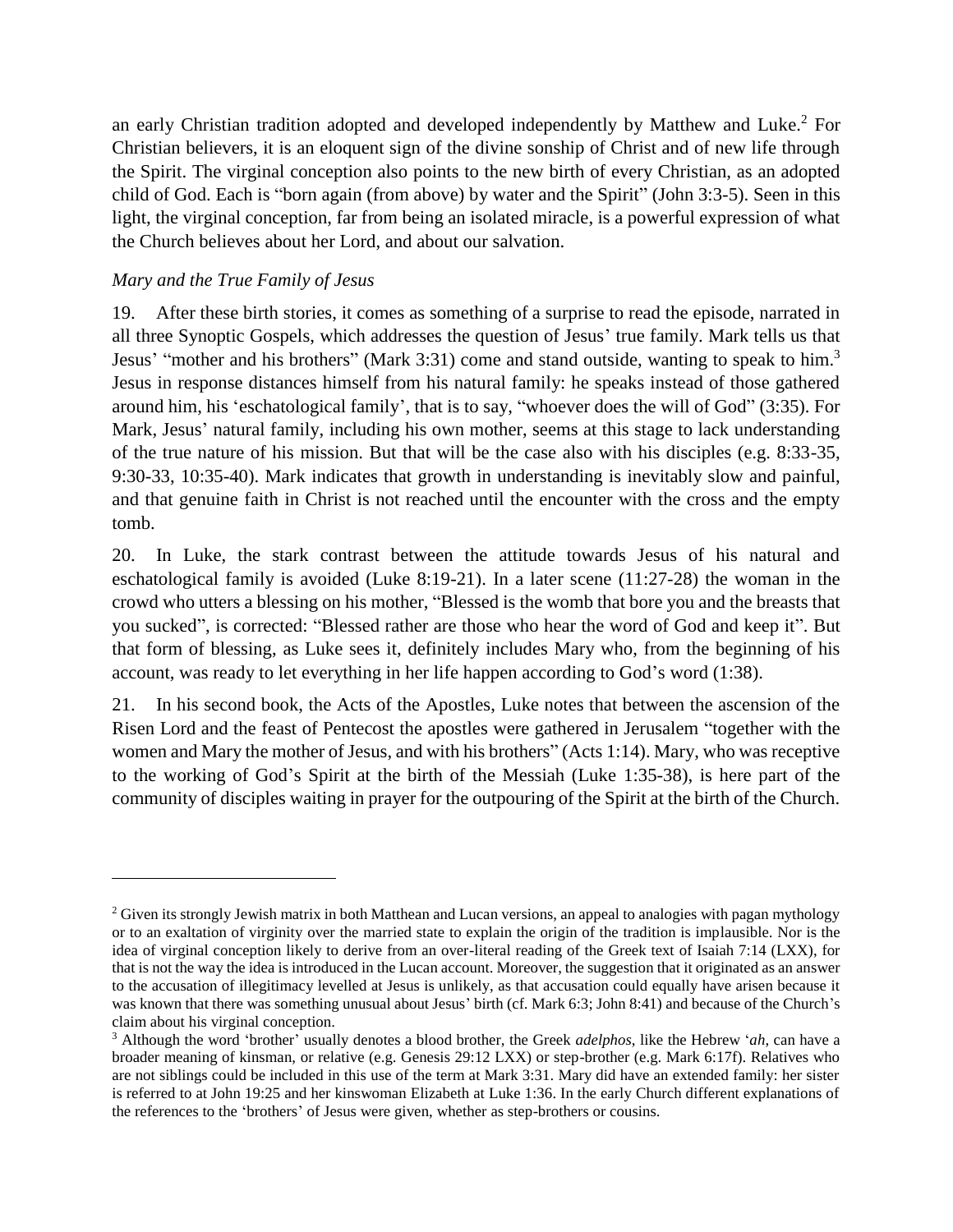# *Mary in John's Gospel*

22. Mary is not mentioned explicitly in the Prologue of John's Gospel. However, something of the significance of her role in salvation history may be discerned by placing her in the context of the considered theological truths that the evangelist articulates in unfolding the good news of the Incarnation. The theological emphasis on the divine initiative, that in the narratives of Matthew and Luke is expressed in the story of Jesus' birth, is paralleled in the Prologue of John by an emphasis on the predestining will and grace of God by which all those who are brought to new birth are said to be born "not of blood, nor of the will of the flesh, nor of the will of man, but of God" (1:13). These are words that could be applied to the birth of Jesus himself.

23. At two important moments of Jesus' public life, the beginning (the wedding at Cana) and the end (the Cross), John notes the presence of Jesus' mother. Each is an hour of need: the first on the surface rather trivial, but at a deeper level a symbolic anticipation of the second. John gives a prominent position in his Gospel to the wedding at Cana (2:1-12), calling it the beginning of the signs of Jesus. The account emphasizes the new wine which Jesus brings, symbolizing the eschatological marriage feast of God with his people and the messianic banquet of the Kingdom. The story primarily conveys a Christological message: Jesus reveals his messianic glory to his disciples and they believe in him (2:11).

24. The presence of the "mother of Jesus" is mentioned at the beginning of the story: she has a distinctive role in the unfolding of the narrative. Mary seems to have been invited and be present in her own right, not with "Jesus and his disciples" (2:1-2); Jesus is initially seen as present as part of his mother's family. In the dialogue between them when the wine runs out, Jesus seems at first to refuse Mary's implied request, but in the end he accedes to it. This reading of the narrative, however, leaves room for a deeper symbolic reading of the event. In Mary's words "they have no wine", John ascribes to her the expression not so much of a deficiency in the wedding arrangements, as of the longing for salvation of the whole covenant people, who have water for purification but lack the joyful wine of the messianic kingdom. In his answer, Jesus begins by calling into question his former relationship with his mother ("What is there between you and me?"), implying that a change has to take place. He does not address Mary as 'mother', but as "woman" (cf. John 19:26). Jesus no longer sees his relation to Mary as simply one of earthly kinship.

25. Mary's response, to instruct the servants to "Do whatever he tells you" (2:5), is unexpected; she is not in charge of the feast (cf. 2:8). Her initial role as the mother of Jesus has radically changed. She herself is now seen as a believer within the messianic community. From this moment on, she commits herself totally to the Messiah and his word. A new relationship results, indicated by the change in the order of the main characters at the end of the story: "After this he went down to Capernaum, with his mother and his brothers and his disciples" (2:12). The Cana narrative opens by placing Jesus within the family of Mary, his mother; from now on, Mary is part of the "company of Jesus", his disciple. Our reading of this passage reflects the Church's understanding of the role of Mary: to help the disciples come to her son, Jesus Christ, and to "do whatever he tells you."

26. John's second mention of the presence of Mary occurs at the decisive hour of Jesus' messianic mission, his crucifixion (19:25-27). Standing with other disciples at the cross, Mary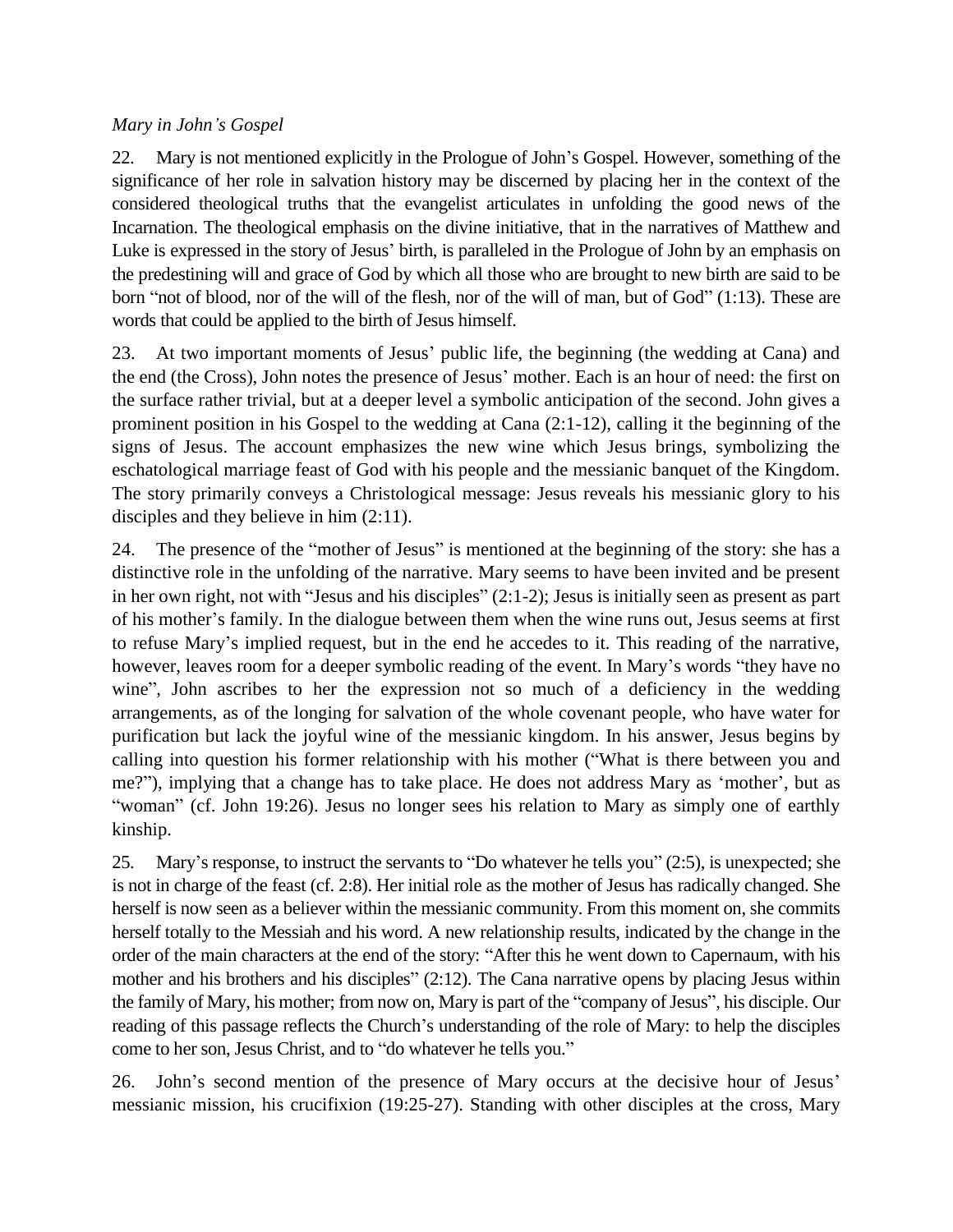shares in the suffering of Jesus, who in his last moments addresses a special word to her, "Woman, behold your son", and to the beloved disciple, "Behold your mother." We cannot but be touched that, even in his dying moments, Jesus is concerned for the welfare of his mother, showing his filial affection. This surface reading again invites a symbolic and ecclesial reading of John's rich narrative. These last commands of Jesus before he dies reveal an understanding beyond their primary reference to Mary and "the beloved disciple" as individuals. The reciprocal roles of the 'woman' and the 'disciple' are related to the identity of the Church. Elsewhere in John, the beloved disciple is presented as the model disciple of Jesus, the one closest to him who never deserted him, the object of Jesus' love, and the ever-faithful witness (13:25, 19:26, 20:1-10, 21:20-25). Understood in terms of discipleship, Jesus' dying words give Mary a motherly role in the Church and encourage the community of disciples to embrace her as a spiritual mother.

27. A corporate understanding of 'woman' also calls the Church constantly to behold Christ crucified, and calls each disciple to care for the Church as mother. Implicit here perhaps is a Mary-Eve typology: just as the first 'woman' was taken from Adam's 'rib' (Genesis 2:22, *pleura* LXX) and became the mother of all the living (Genesis 3:20), so the 'woman' Mary is, on a spiritual level, the mother of all who gain true life from the water and blood that flow from the side (Greek *pleura*, literally 'rib') of Christ (19:34) and from the Spirit that is breathed out from his triumphant sacrifice (19:30, 20:22, cf. 1 John 5:8). In such symbolic and corporate readings, images for the Church, Mary and discipleship interact with one another. Mary is seen as the personification of Israel, now giving birth to the Christian community (cf. Isaiah 54:1, 66:7-8), just as she had given birth earlier to the Messiah (cf. Isaiah 7:14). When John's account of Mary at the beginning and end of Jesus' ministry is viewed in this light, it is difficult to speak of the Church without thinking of Mary, the Mother of the Lord, as its archetype and first realization.

#### *The Woman in Revelation 12*

 $\overline{\phantom{a}}$ 

28. In highly symbolic language, full of scriptural imagery, the seer of Revelation describes the vision of a sign in heaven involving a woman, a dragon, and the woman's child. The narrative of Revelation 12 serves to assure the reader of the ultimate victory of God's faithful ones in times of persecution and eschatological struggle. In the course of history, the symbol of the woman has led to a variety of interpretations. Most scholars accept that the primary meaning of the woman is corporate: the people of God, whether Israel, the Church of Christ, or both. Moreover, the narrative style of the author suggests that the 'full picture' of the woman is attained only at the end of the book when the Church of Christ becomes the triumphant New Jerusalem (Revelation 21:1-3). The actual troubles of the author's community are placed in the frame of history as a whole, which is the scene of the ongoing struggle between the faithful and their enemies, between good and evil, between God and Satan. The imagery of the offspring reminds us of the struggle in Genesis 3:15 between the serpent and the woman, between the serpent's seed and the woman's seed.<sup>4</sup>

<sup>4</sup> The Hebrew text of Genesis 3:15 speaks about enmity between the serpent and the woman, and between the offspring of both. The personal pronoun (*hu*') in the words addressed to the serpent, "He will strike at your head," is masculine. In the Greek translation used by the early Church (LXX), however, the personal pronoun *autos* (he) cannot refer to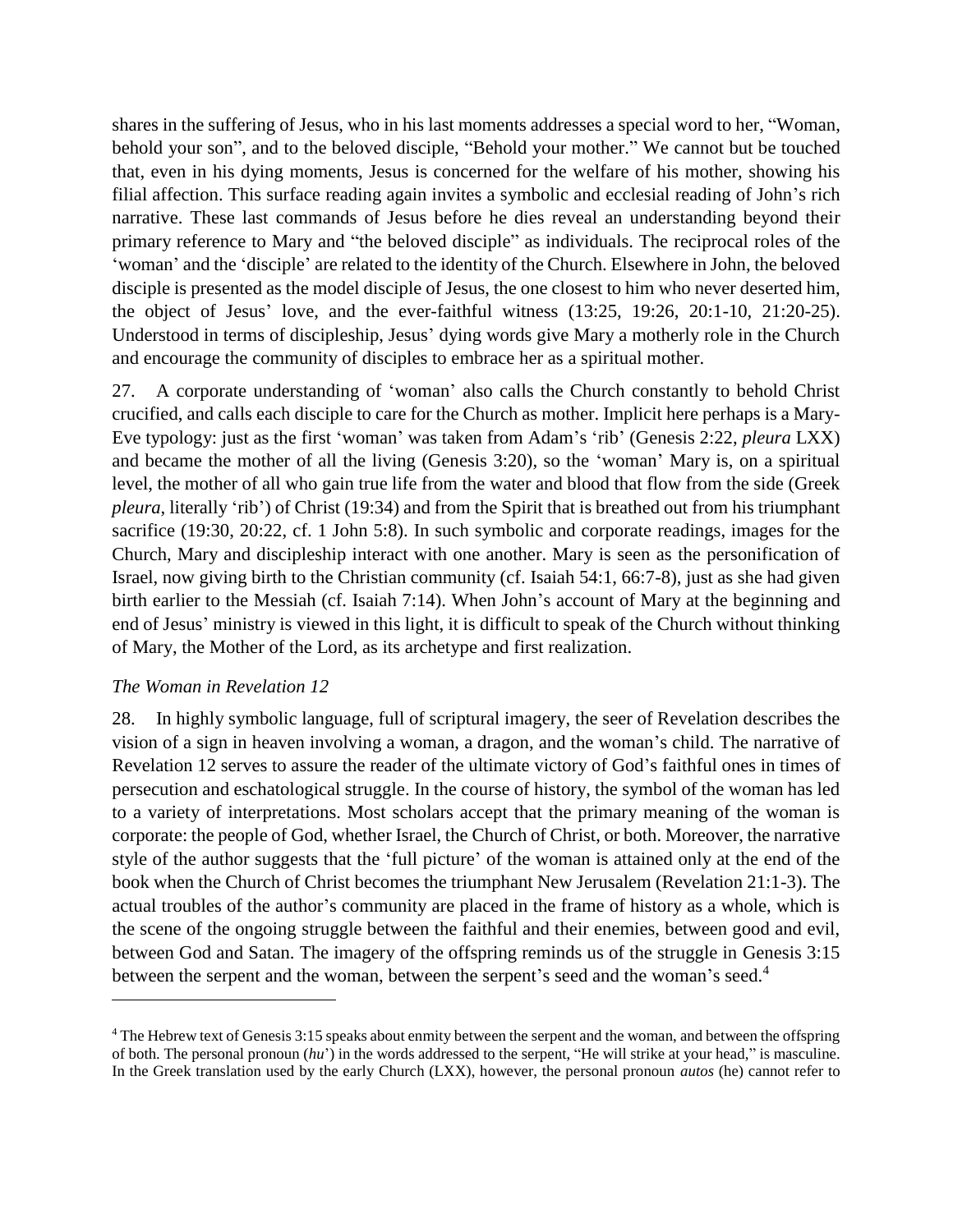29. Given this primary ecclesial interpretation of Revelation 12, is it still possible to find in it a secondary reference to Mary? The text does not explicitly identify the woman with Mary. It refers to the woman as the mother of the "male child who is to rule all the nations with a rod of iron", a citation from Psalm 2 elsewhere in the New Testament applied to the Messiah as well as to the faithful people of God (cf. Hebrews 1:5, 5:5, Acts 13:33 with Revelation 2:27). In view of this, some Patristic writers came to think of the mother of Jesus when reading this chapter.<sup>5</sup> Given the place of the book of Revelation within the canon of Scripture, in which the different biblical images intertwine, the possibility arose of a more explicit interpretation, both individual and corporate, of Revelation 12, illuminating the place of Mary and the Church in the eschatological victory of the Messiah.

# *Scriptural Reflection*

 $\overline{\phantom{a}}$ 

30. The scriptural witness summons all believers in every generation to call Mary 'blessed'; this Jewish woman of humble status, this daughter of Israel living in hope of justice for the poor, whom God has graced and chosen to become the virgin mother of his Son through the overshadowing of the Holy Spirit. We are to bless her as the 'handmaid of the Lord' who gave her unqualified assent to the fulfilment of God's saving plan, as the mother who pondered all things in her heart, as the refugee seeking asylum in a foreign land, as the mother pierced by the innocent suffering of her own child, and as the woman to whom Jesus entrusted his friends. We are at one with her and the apostles, as they pray for the outpouring of the Spirit upon the nascent Church, the eschatological family of Christ. And we may even glimpse in her the final destiny of God's people to share in her son's victory over the powers of evil and death.

# **B MARY IN THE CHRISTIAN TRADITION**

# *Christ and Mary in the Ancient Common Tradition*

31. In the early Church, reflection on Mary served to interpret and safeguard the apostolic Tradition centred on Jesus Christ. Patristic testimony to Mary as 'God-bearer' (*Theotókos*) emerged from reflection on Scripture and the celebration of Christian feasts, but its development was due chiefly to the early Christological controversies. In the crucible of these controversies of the first five centuries, and their resolution in successive Ecumenical Councils, reflection on Mary's role in the Incarnation was integral to the articulation of orthodox faith in Jesus Christ, true God and true man.

32. In defence of Christ's true humanity, and against Docetism, the early Church emphasized Jesus' birth from Mary. He did not just 'appear' to be human; he did not descend from heaven in

the offspring (neuter: *to sperma*), but must refer to a masculine individual who could then be the Messiah, born of a woman. The Vulgate (mis)translates the clause as *ipsa conteret caput tuum* ("she will strike at your head"). This feminine pronoun supported a reading of this passage as referring to Mary which has become traditional in the Latin Church. The Neo-Vulgate (1986), however, returns to the neuter *ipsum*, which refers to *semen illius*: "*Inimicitias ponam inter te et mulierem et semen tuum et semen illius; ipsum conteret caput tuum, et tu conteres calcaneum eius*." <sup>5</sup> Cf. Epiphanius of Salamis (†402), *Panarion* 78.11; Quodvultdeus (†454) *Sermones de Symbolo* III, I.4-6; Oecumenius (†c.550) Commentarius in *Apocalypsin* 6.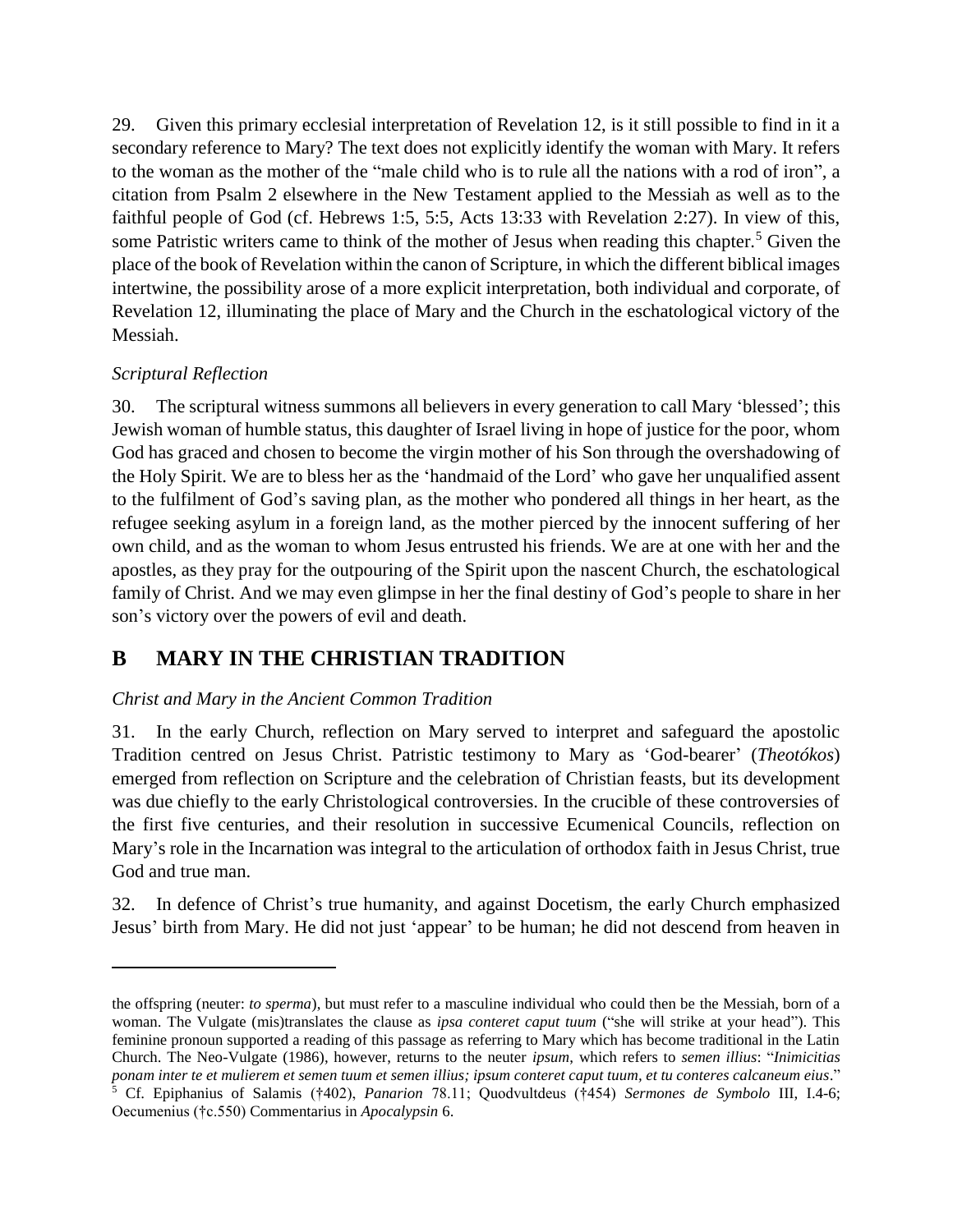a 'heavenly body', nor when he was born did he simply 'pass through' his mother. Rather, Mary gave birth to her son of her own substance. For Ignatius of Antioch (†c.110) and Tertullian (†c.225), Jesus is fully human, because 'truly born' of Mary. In the words of the Nicaeo-Constantinopolitan Creed (381), "he was incarnate of the Holy Spirit and the Virgin Mary, and was made man." The definition of Chalcedon (451), reaffirming this creed, attests that Christ is "consubstantial with the Father according to the divinity and consubstantial with us according to the humanity." The Athanasian Creed confesses yet more concretely that he is "man, of the substance of his Mother." This Anglicans and Roman Catholics together affirm.

33. In defence of his true divinity, the early Church emphasized Mary's virginal conception of Jesus Christ. According to the Fathers, his conception by the Holy Spirit testifies to Christ's divine origin and divine identity. The One born of Mary is the eternal Son of God. Eastern and Western Fathers — such as Justin (†c.150), Irenaeus (†c.202), Athanasius (†373), and Ambrose (†397) expounded this New Testament teaching in terms of Genesis 3 (Mary is the antitype of 'virgin Eve') and Isaiah 7:14 (she fulfils the prophet's vision and gives birth to "God with us"). They appealed to the virginal conception to defend both the Lord's divinity and Mary's honour. As the Apostles' Creed confesses: Jesus Christ was "conceived by the Holy Spirit and born of the Virgin Mary." This Anglicans and Roman Catholics together affirm.

34. Mary's title *Theotókos* was formally invoked to safeguard the orthodox doctrine of the unity of Christ's person. This title had been in use in churches under the influence of Alexandria at least from the time of the Arian controversy. Since Jesus Christ is "true God from true God", as the Council of Nicaea (325) declared, these churches concluded that his mother, Mary, can rightly be called the 'Godbearer'. Churches under the influence of Antioch, however, conscious of the threat Apollinarianism posed to belief in the full humanity of Christ, did not immediately adopt this title. The debate between Cyril of Alexandria (†444) and Nestorius (†455), patriarch of Constantinople, who was formed in the Antiochene school, revealed that the real issue in the question of Mary's title was the unity of Christ's person. The ensuing Council of Ephesus (431) used *Theotókos* (literally 'God-bearer'; in Latin, *Deipara*) to affirm the oneness of Christ's person by identifying Mary as the Mother of God the Word incarnate.<sup>6</sup> The rule of faith on this matter takes more precise expression in the definition of Chalcedon: "One and the same Son … was begotten from the Father before the ages as to the divinity and in the latter days for us and our salvation was born as to the humanity from Mary the Virgin *Theotókos*." In receiving the Council of Ephesus and the definition of Chalcedon, Anglicans and Roman Catholics together confess Mary as *Theotókos*.

## *The Celebration of Mary in the Ancient Common Traditions*

 $\overline{\phantom{a}}$ 

35. In the early centuries, communion in Christ included a strong sense of the living presence of the saints as an integral part of the spiritual experience of the churches (Hebrews 12:1, 22-24; Revelation 6:9-11; 7; 8:3-4). Within the 'cloud of witnesses', the Lord's mother came to be seen

<sup>&</sup>lt;sup>6</sup> The Council solemnly approved the content of the Second Letter of Cyril to Nestorius: "It was not that an ordinary man was born first of the holy Virgin, on whom afterwards the Word descended; what we say is that: being united with the flesh from the womb, the Word has undergone birth in the flesh ... therefore the Holy Fathers had the courage to call the Holy Virgin *Theotókos*." (DS 251)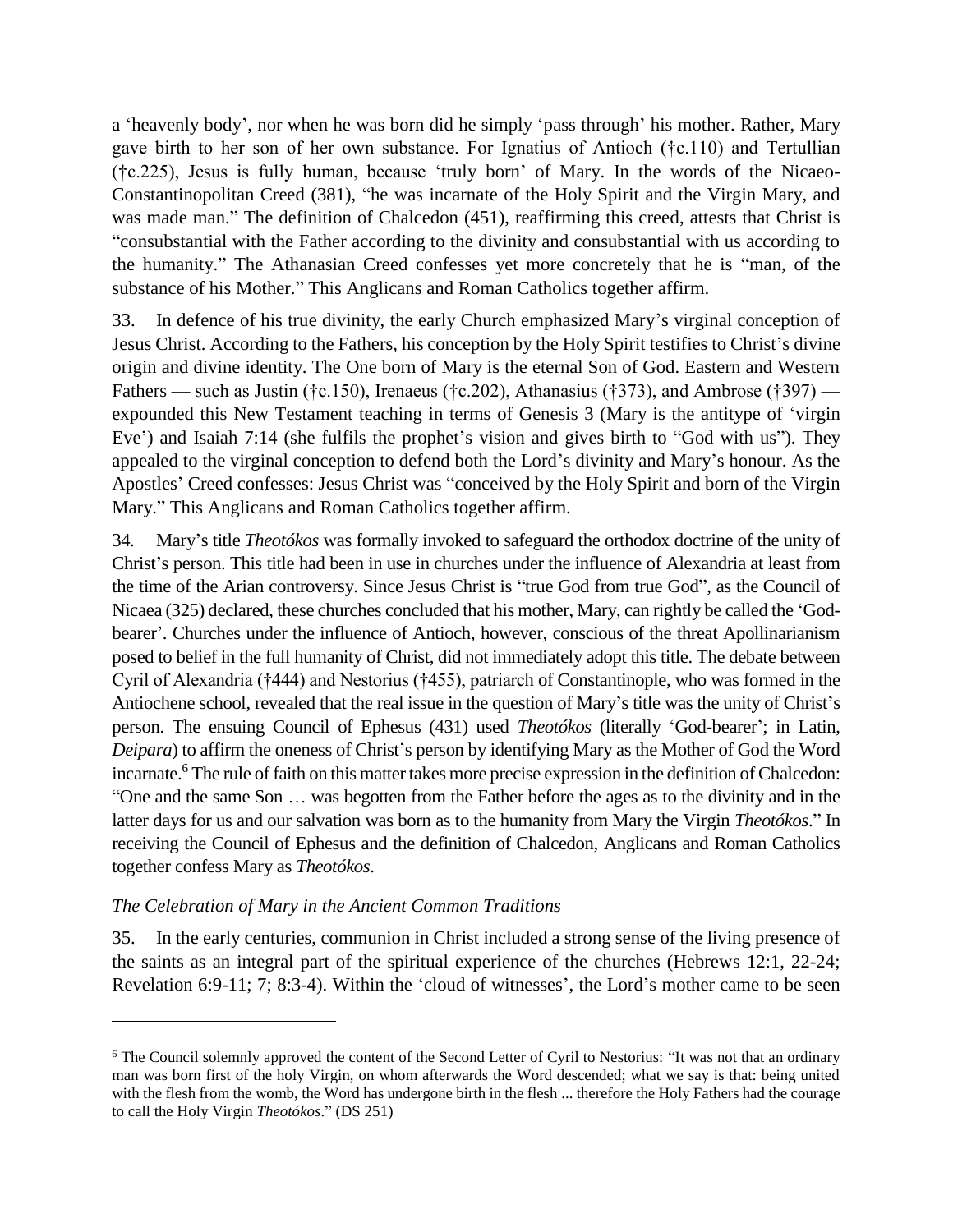to have a special place. Themes developed from Scripture and in devotional reflection reveal a deep awareness of Mary's role in the redemption of humanity. Such themes include Mary as Eve's counterpart and as a type of the Church. The response of Christian people, reflecting on these themes, found devotional expression in both private and public prayer.

36. Exegetes delighted in drawing feminine imagery from the Scriptures to contemplate the significance both of the Church and Mary. Fathers as early as Justin Martyr (†c.150) and Irenaeus (†c.202), reflecting on texts like Genesis 3 and Luke 1:26-38, developed, alongside the antithesis of Adam/New Adam, that of Eve/New Eve. Just as Eve is associated with Adam in bringing about our defeat, so Mary is associated with her Son in the conquest of the ancient enemy (cf. Genesis 3:15, *vide supra* footnote 4): 'virgin' Eve's disobedience results in death; the virgin Mary's obedience opens the way to salvation. The New Eve shares in the New Adam's victory over sin and death.

37. The Fathers presented Mary the Virgin Mother as a model of holiness for consecrated virgins, and increasingly taught that she had remained 'Ever-Virgin'. 7 In their reflection, virginity was understood not only as physical integrity, but as an interior disposition of openness, obedience, and singlehearted fidelity to Christ which models Christian discipleship and issues in spiritual fruitfulness.

38. In this patristic understanding, Mary's virginity was closely related to her sanctity. Although some early exegetes thought that Mary was not wholly without sin,<sup>8</sup> Augustine (†430) witnessed to contemporary reluctance to speak of any sin in her.

We must except the holy Virgin Mary, concerning whom I wish to raise no question when it touches the subject of sins, out of honour to the Lord; for from him we know what abundance of grace for overcoming sin in every particular was conferred on her who had the merit to conceive and bear him who undoubtedly had no sin. (*De natura et gratia* 36.42).

Other Fathers from West and East, appealing to the angelic salutation (Luke 1:28) and Mary's response (Luke 1:38), support the view that Mary was filled with grace from her origin in

 $\overline{\phantom{a}}$ 

<sup>&</sup>lt;sup>7</sup> The Tome of Leo, which was decisive for the outcome of the Council of Chalcedon (451), states that Christ "was conceived by the Holy Spirit in the womb of the Virgin Mother, who gave him birth without losing her virginity, as she conceived him without losing her virginity" (DS 291). Similarly Athanasius speaks in *De Virginitate* (*Le Muséon* 42: 244.248) of "'Mary, who … remained a virgin to the end [as a model for] all to come after her." Cf. John Chrysostom (†407) *Homily on Matthew* 5,3. The first Ecumenical Council to use the term *Aeiparthenos* (*semper virgo*) was the Second Council of Constantinople (553). This designation is already implicit in the classical Western formulation of Mary's *virginitas as ante partum*, *in partu*, *post partum*. This tradition appears consistently in the western Church from Ambrose onward. As Augustine wrote, "she conceived him as a virgin, she gave birth as a virgin, she remained a virgin" (*Sermo* 51.18; cf. *Sermo* 196.1).

<sup>&</sup>lt;sup>8</sup> Thus Irenaeus criticises her for "excessive haste" at Cana, "seeking to push her son into performing a miracle before his hour had come" (*Adversus Haereses* III.16.7); Origen speaks of her wavering in faith at the cross, "so she too would have some sin for which Christ died" (*Homilia in Lucam*, 17,6). Suggestions like these are found in the writings of Tertullian, Ambrose and John Chrysostom.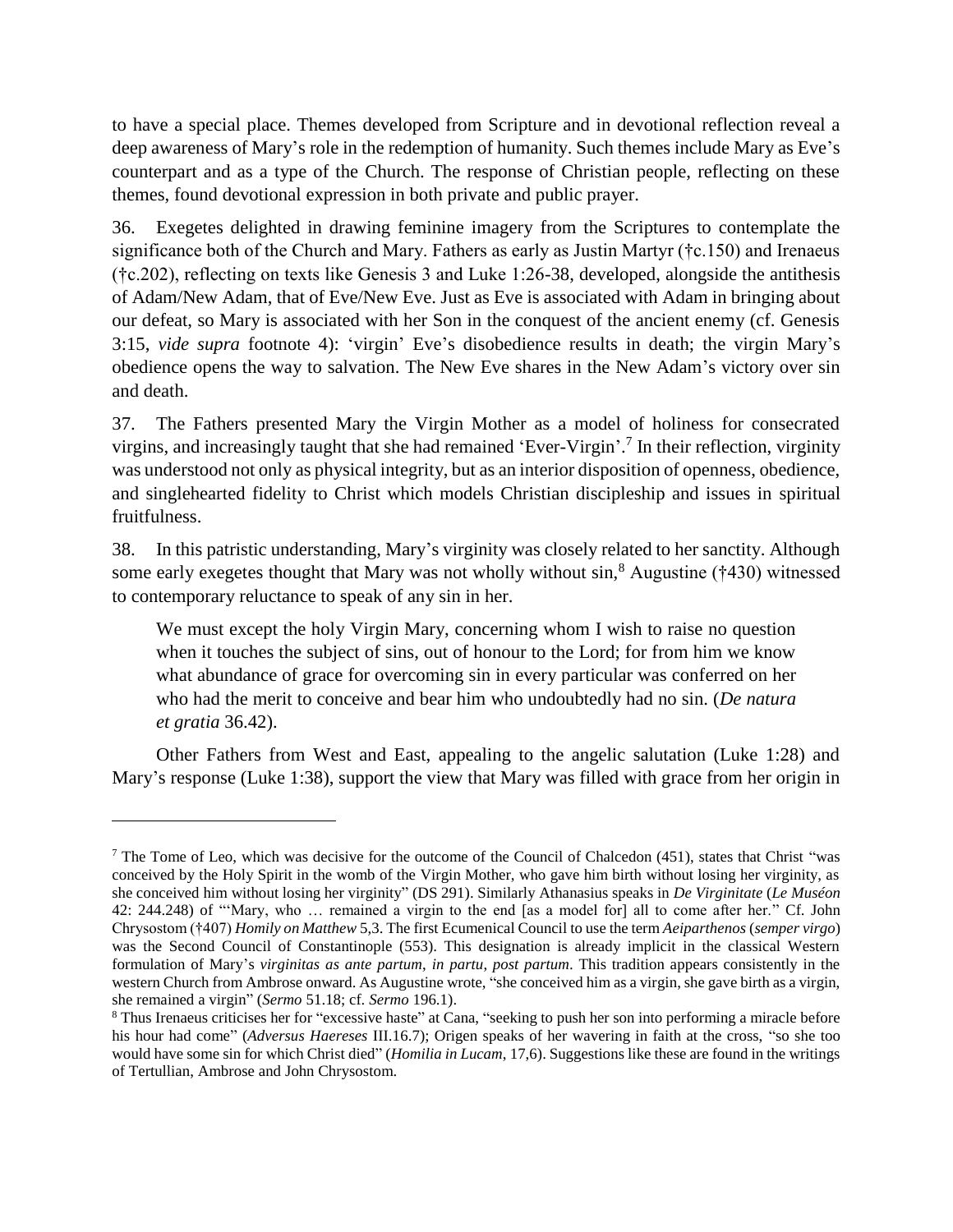anticipation of her unique vocation as Mother of the Lord. By the fifth century they hail her as a new creation: blameless, spotless, "holy in body and soul" (Theodotus of Ancyra, *Homily* 6,11: †before 446). By the sixth century, the title *panaghia* ('all-holy') can be found in the East.

39. Following the Christological debates at the councils of Ephesus and Chalcedon, devotion to Mary flourished. When the patriarch of Antioch refused Mary the title of *Theotókos*, Emperor Leo I (457-474) commanded the patriarch of Constantinople to insert this title into the eucharistic prayer throughout the East. By the sixth century, commemoration of Mary as 'God-bearer' had become universal in the eucharistic prayers of East and West (with the exception of the Assyrian Church of the East). Texts and images celebrating Mary's holiness were multiplied in liturgical poetry and songs, such as the *Akathist*, a hymn probably written soon after Chalcedon and still sung in the Eastern church. A tradition of praying with and praising Mary was thus gradually established. This has been associated since the fourth century, especially in the East, with asking for her protection.<sup>9</sup>

40. After the Council of Ephesus, churches began to be dedicated to Mary and feasts in her honour began to be celebrated on particular days in these churches. Prompted by popular piety and gradually adopted by local churches, feasts celebrating Mary's conception (December 8/9), birth (September 8), presentation (November 21), and dormition (August 15) mirrored the liturgical commemorations of events in the life of the Lord. They drew both on the canonical Scriptures and also on apocryphal accounts of Mary's early life and her 'falling asleep'. A feast of the conception of Mary can be dated in the East to the late seventh century, and was introduced into the Western church through southern England in the early eleventh century. It drew on popular devotion expressed in the second-century *Protoevangelium of James*, and paralleled the dominical feast of the annunciation and the existing feast of the conception of John the Baptist. The feast of Mary's 'falling asleep' dates from the end of the sixth century, but was influenced by legendary narratives of the end of Mary's life already widely in circulation. In the West, the most influential of them are the *Transitus Mariae*. In the East the feast was known as the 'dormition', which implied her death but did not exclude her being taken into heaven. In the West the term used was 'assumption', which her being taken into heaven but did not exclude the possibility of her dying. Belief in her assumption was grounded in the promise of the resurrection of the dead and the recognition of Mary's dignity as *Theotókos* and 'Ever Virgin', coupled with the conviction that she who had borne Life should be associated to her Son's victory over death, and with the glorification of his Body, the Church.

## *The Growth of Marian Doctrine and Devotion in the Middle Ages*

 $\overline{a}$ 

41. The spread of these feasts of Mary gave rise to homilies in which preachers delved into the Scriptures, searching for types and motifs to illuminate the Virgin's place in the economy of

<sup>9</sup> Witness the invocation of Mary in the early text known traditionally as *Sub tuum praesidium*: Ὑπὸ τὴν σὴν εὐσπλαγχνίαν, καταφεύγομεν, Θεοτόκε. Τὰς ἡμῶν ἱκεσίας, μὴ παρίδῃς ἐν περιστάσει, ἀλλ᾽ ἐκ κινδύνων ῥῦσαι λύτρωσαι ἡμᾶς, μόνη Ἁγνή, μόνη εὐλογημένη. (Cf. O. Stegemüller, *Sub tuum praesidium*. *Bemerkungen zur ältesten Überlieferung*, in: ZKTh 74 [1952], pp.76-82 [77]). This text (with two changes) is used to this day in the Greek liturgical tradition; versions of this prayer also occur in the Ambrosian, Roman, Byzantine and Coptic liturgies. A familiar English version is: "We fly to thy protection, O holy Mother of God; despise not our petitions in our necessities but deliver us from all dangers, O ever glorious and blessed Virgin."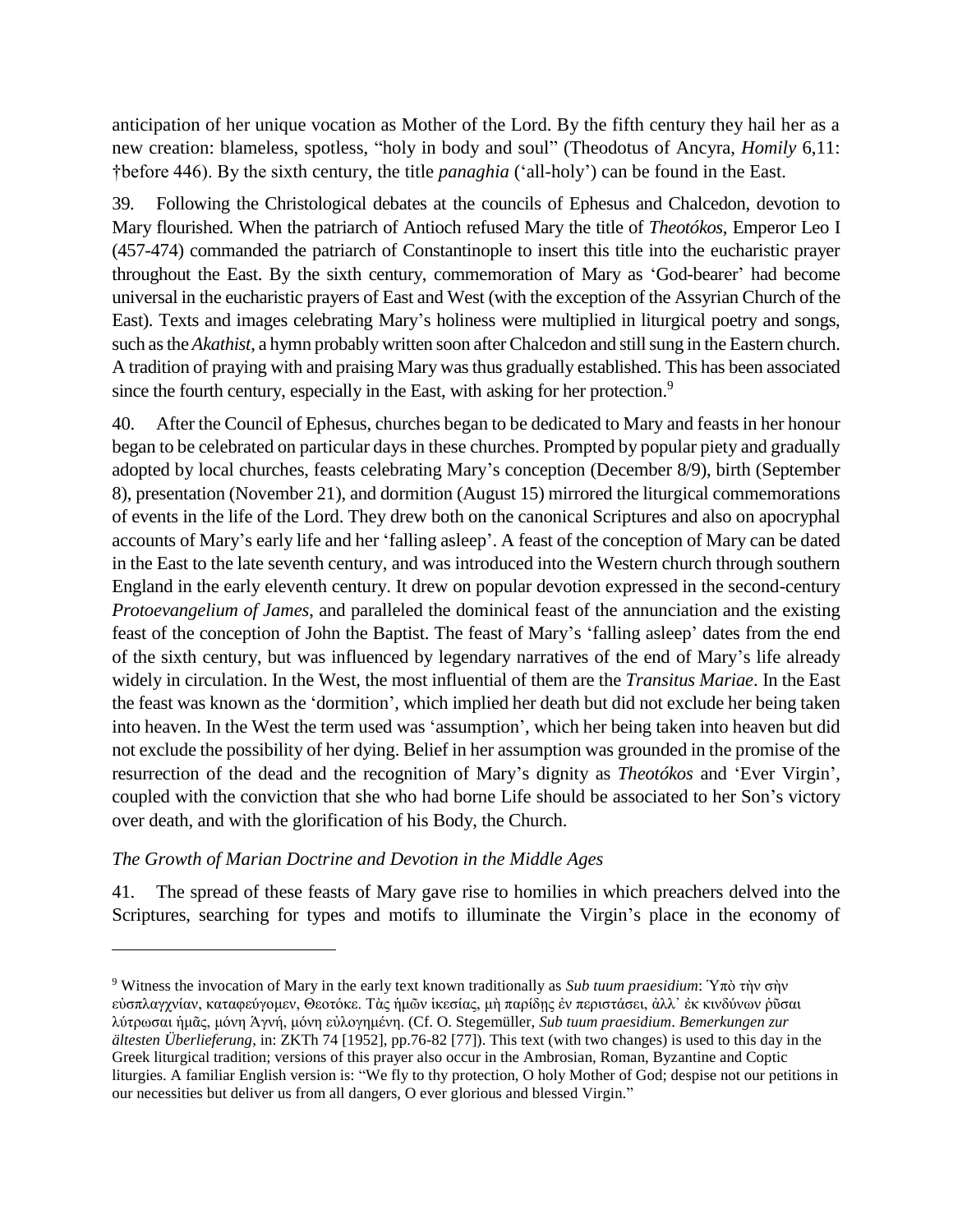salvation. During the High Middle Ages a growing emphasis on the humanity of Christ was matched by attention to the exemplary virtues of Mary. Bernard, for example, articulates this emphasis in his homilies. Meditation on the lives of both Christ and Mary became increasingly popular, and gave rise to the development of such devotional practices as the rosary. The paintings, sculptures and stained glass of the High and Late Middle Ages lent to this devotion immediacy and colour.

42. During these centuries there were some major shifts of emphasis in theological reflection about Mary. Theologians of the High Middle Ages developed patristic reflection on Mary as a 'type' of the Church, and also as the New Eve, in a way that associated her ever more closely with Christ in the continuing work of redemption. The centre of attention of believers shifted from Mary as representing the faithful Church, and so also redeemed humanity, to Mary as dispensing Christ's graces to the faithful. Scholastic theologians in the West developed an increasingly elaborate body of doctrine about Mary in her own right. Much of this doctrine grew out of speculation about the holiness and sanctification of Mary. Questions about this were influenced not only by the scholastic theology of grace and original sin, but also by presuppositions concerning procreation and the relation between soul and body. For example, if she were sanctified in the womb of her mother, more perfectly even than John the Baptist and Jeremiah, some theologians thought that the precise moment of her sanctification had to be determined according to the current understanding of when the 'rational soul' was infused into the body. Theological developments in the Western doctrine of grace and sin raised other questions: how could Mary be free of all sin, including original sin, without jeopardising the role of Christ as universal Saviour? Speculative reflection led to intense discussions about how Christ's redeeming grace may have preserved Mary from original sin. The measured theology of Mary's sanctification found in the *Summa Theologiae* of Thomas Aquinas, and the subtle reasoning of Duns Scotus about Mary, were deployed in extended controversy over whether Mary was immaculate from the first moment of her conception.

43. In the Late Middle Ages, scholastic theology grew increasingly apart from spirituality. Less and less rooted in scriptural exegesis, theologians relied on logical probability to establish their positions, and Nominalists speculated on what could be done by the absolute power and will of God. Spirituality, no longer in creative tension with theology, emphasized affectivity and personal experience. In popular religion, Mary came widely to be viewed as an intermediary between God and humanity, and even as a worker of miracles with powers that verged on the divine. This popular piety in due course influenced the theological opinions of those who had grown up with it, and who subsequently elaborated a theological rationale for the florid Marian devotion of the Late Middle Ages.

## *From the Reformation to the Present Day*

44. One powerful impulse for Reformation in the early sixteenth century was a widespread reaction against devotional practices which approached Mary as a mediatrix alongside Christ, or sometimes even in his place. Such exaggerated devotions, in part inspired by presentations of Christ as inaccessible Judge as well as Redeemer, were sharply criticized by Erasmus and Thomas More and decisively rejected by the Reformers. Together with a radical re-reception of Scripture as the fundamental touchstone of divine revelation, there was a re-reception by the Reformers of the belief that Jesus Christ is the only mediator between God and humanity. This entailed a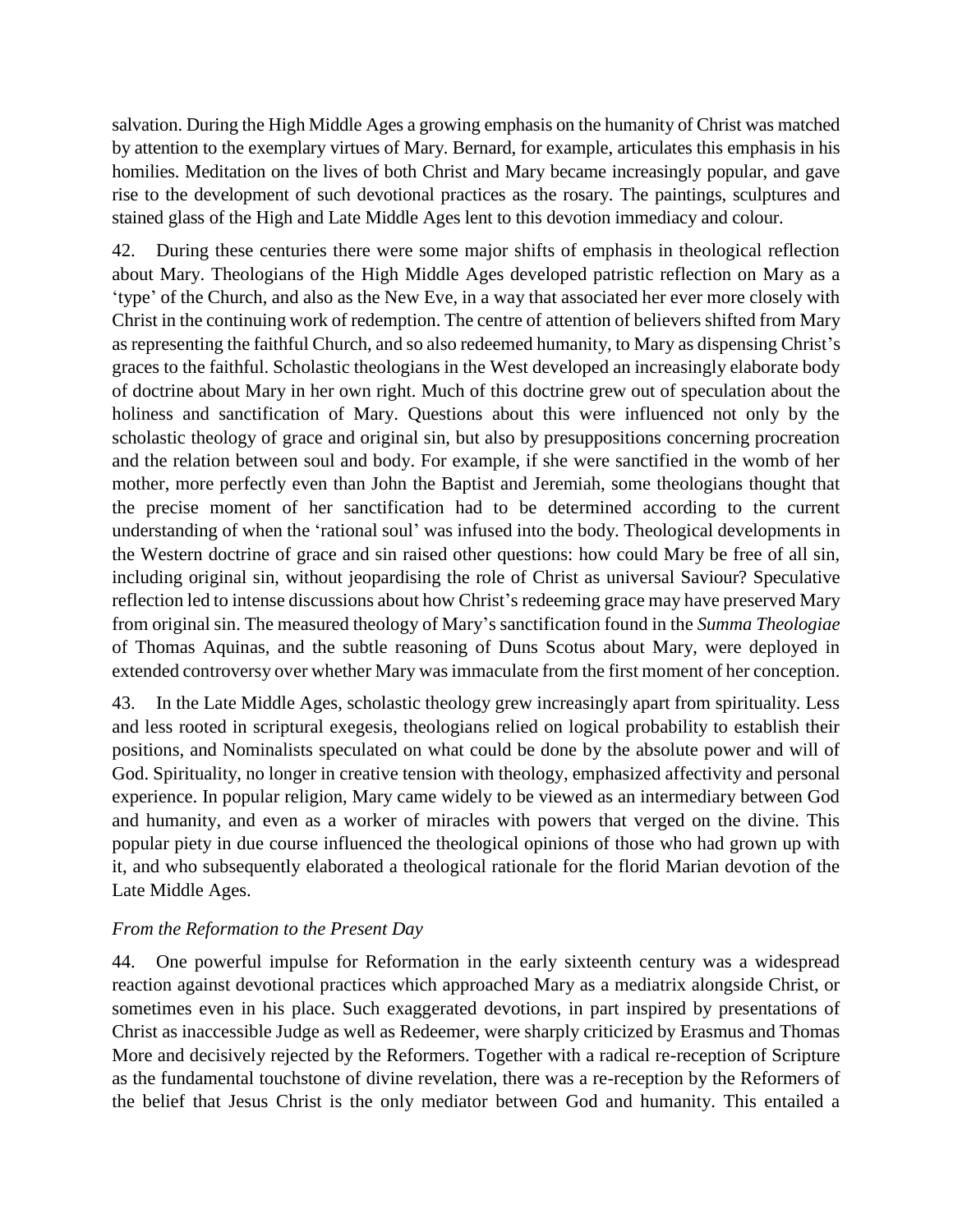rejection of real and perceived abuses surrounding devotion to Mary. It led also to the loss of some positive aspects of devotion and the diminution of her place in the life of the Church.

45. In this context, the English Reformers continued to receive the doctrine of the ancient Church concerning Mary. Their positive teaching about Mary concentrated on her role in the Incarnation: it is summed up in their acceptance of her as the *Theotókos*, because this was seen to be both scriptural and in accord with ancient common tradition. Following the traditions of the early Church and other Reformers like Martin Luther, the English Reformers such as Latimer (*Works*, 2:105), Cranmer (*Works*, 2:60; 2:88) and Jewel (*Works*, 3:440-441) accepted that Mary was 'Ever Virgin'. Following Augustine, they showed a reticence about affirming that Mary was a sinner. Their chief concern was to emphasize the unique sinlessness of Christ, and the need of all humankind, including Mary, for a Saviour (cf. Luke 1:47). Articles IX and XV affirmed the universality of human sinfulness. They neither affirmed nor denied the possibility of Mary having been preserved by grace from participation in this general human condition. It is notable that the *Book of Common Prayer* in the Christmas collect and preface refers to Mary as 'a pure Virgin'.

46. From 1561, the calendar of the Church of England (which was reproduced in the 1662 *Book of Common Prayer*) contained five feasts associated with Mary: Conception of Mary, Nativity of Mary, Annunciation, Visitation, and Purification/Presentation. There was, however, no longer a feast of the Assumption (August 15): not only was it understood to lack scriptural warrant, but was also seen as exalting Mary at the expense of Christ. Anglican liturgy, as expressed in the successive *Books of Common Prayer* (1549, 1552, 1559, 1662) when it mentions Mary, gives prominence to her role as the 'pure Virgin' from whose 'substance' the Son took human nature (cf. Article II). In spite of the diminution of devotion to Mary in the sixteenth century, reverence for her endured in the continued use of the *Magnificat* in Evening Prayer, and the unchanged dedication of ancient churches and Lady Chapels. In the seventeenth century writers such as Lancelot Andrewes, Jeremy Taylor and Thomas Ken re-appropriated from patristic tradition a fuller appreciation of the place of Mary in the prayers of the believer and of the Church. For example, Andrewes in his *Preces Privatae* borrowed from Eastern liturgies when he showed a warmth of Marian devotion "Commemorating the allholy, immaculate, more than blessed mother of God and evervirgin Mary." This re-appropriation can be traced into the next century, and into the Oxford Movement of the nineteenth century.

47. In the Roman Catholic Church, the continued growth of Marian doctrine and devotion, while moderated by the reforming decrees of the Council of Trent (1545-63), also suffered the distorting influence of Protestant — Catholic polemics. To be Roman Catholic came to be identified by an emphasis on devotion to Mary. The depth and popularity of Marian spirituality in the nineteenth and the first half of the twentieth centuries contributed to the definitions of the dogmas of the Immaculate Conception (1854) and the Assumption (1950). On the other hand, the pervasiveness of this spirituality began to give rise to criticism both within and beyond the Roman Catholic Church and initiated a process of re-reception. This re-reception was evident in the Second Vatican Council which, consonant with the contemporary biblical, patristic, and liturgical renewals, and with concern for ecumenical sensitivities, chose not to draft a separate document on Mary, but to integrate doctrine about her into the Constitution on the Church, *Lumen Gentium* (1964) — more specifically, into its final section describing the eschatological pilgrimage of the Church (Chapter VIII). The Council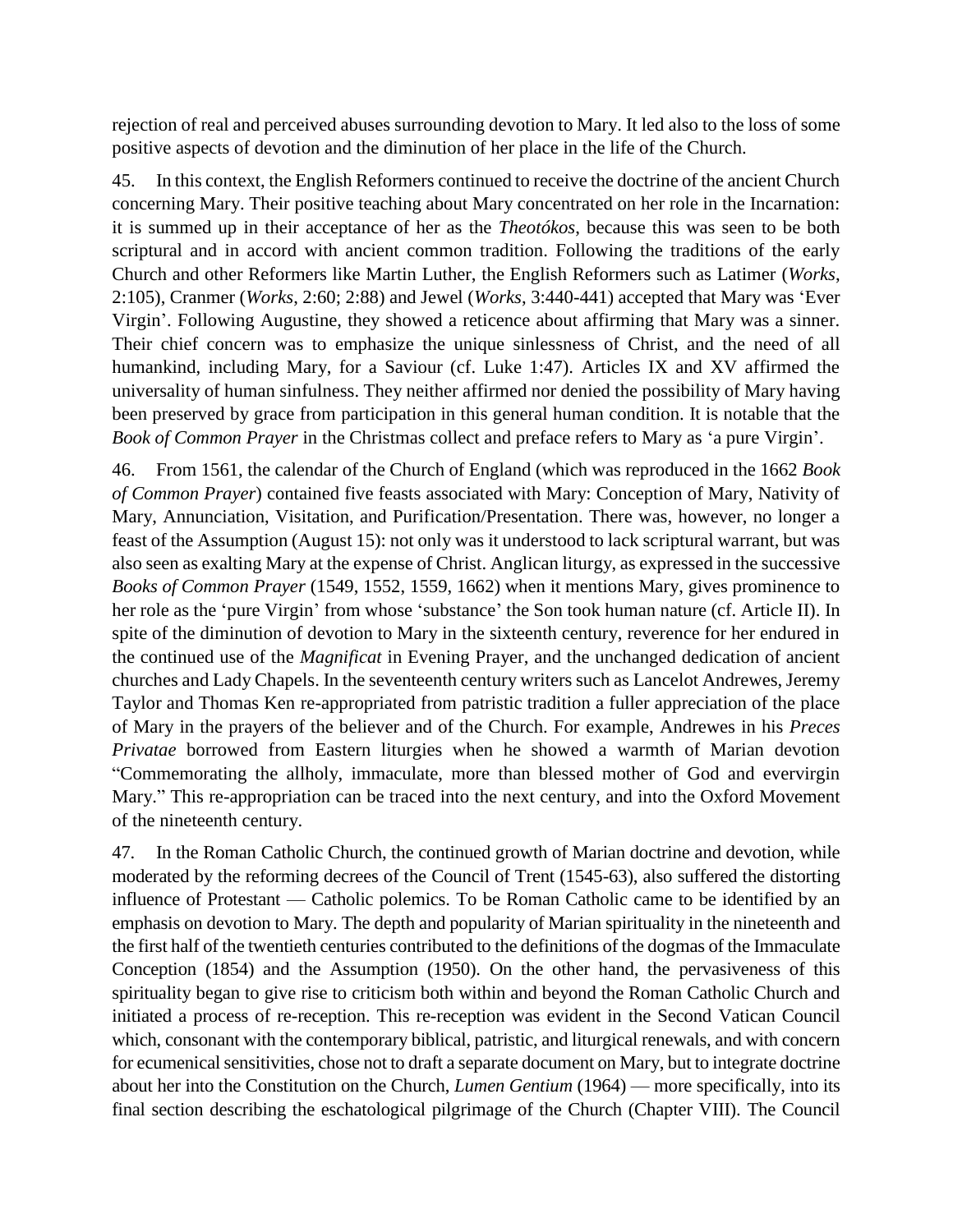intended "to explain carefully both the role of the Blessed Virgin in the mystery of the Word Incarnate and of the Mystical Body, as well as the duties of the redeemed human race towards the God-bearer, mother of Christ and mother of humanity, especially of the faithful" (art. 54). *Lumen Gentium* concludes by calling Mary a sign of hope and comfort for God's pilgrim people (art. 68- 69). The Fathers of the Council consciously sought to resist exaggerations by returning to patristic emphases and placing Marian doctrine and devotion in its proper Christological and ecclesial context.

48. Soon after the Council, faced by an unanticipated decline in devotion to Mary, Pope Paul VI published an Apostolic Exhortation, *Marialis Cultus* (1974), to remove doubts about the Council's intentions and to foster appropriate Marian devotion. His review of the place of Mary in the revised Roman rite showed that she has not been 'demoted' by the liturgical renewal, but that devotion to her is properly located within the Christological focus of the Church's public prayer. He reflected on Mary as "a model of the spiritual attitudes with which the Church celebrates and lives the divine mysteries" (art. 16). She is the model for the whole Church, but also a "teacher of the spiritual life for individual Christians" (art. 21). According to Paul VI, the authentic renewal of Marian devotion must be integrated with the doctrines of God, Christ, and the Church. Devotion to Mary must be in accordance with the Scriptures and the liturgy of the Church; it must be sensitive to the concerns of other Christians and it must affirm the full dignity of women in public and private life. The Pope also issued cautions to those who err either by exaggeration or neglect. Finally, he commended the recitation of the *Angelus* and the Rosary as traditional devotions which are compatible with these norms. In 2002, Pope John Paul II reinforced the Christological focus of the Rosary by proposing five 'mysteries of Light' from the Gospels' account of Christ's public ministry between his Baptism and Passion. "The Rosary," he states, "though clearly Marian in character, is at heart a Christocentric prayer" (*Rosarium Virginis Mariae* 1).

49. Mary has a new prominence in Anglican worship through the liturgical renewals of the twentieth century. In most Anglican prayer books, Mary is again mentioned by name in the Eucharistic prayers. Further, August 15th has come to be widely celebrated as a principal feast in honour of Mary with Scripture readings, collect and proper preface. Other feasts associated with Mary have also been renewed, and liturgical resources offered for use on these festivals. Given the definitive role of authorized liturgical texts and practices in Anglican formularies, such developments are highly significant.

50. The above developments show that in recent decades a re-reception of the place of Mary in corporate worship has been taking place across the Anglican Communion. At the same time, in *Lumen Gentium* (Chapter VIII) and the Exhortation *Marialis Cultus* the Roman Catholic Church has attempted to set devotion to Mary within the context of the teaching of Scripture and the ancient common tradition. This constitutes, for the Roman Catholic Church, a re-reception of teaching about Mary. Revision of the calendars and lectionaries used in our Communions, especially the liturgical provision associated with feasts of Mary, gives evidence of a shared process of re-receiving the scriptural testimony to her place in the faith and life of the Church. Growing ecumenical exchange has contributed to the process of re-reception in both Communions.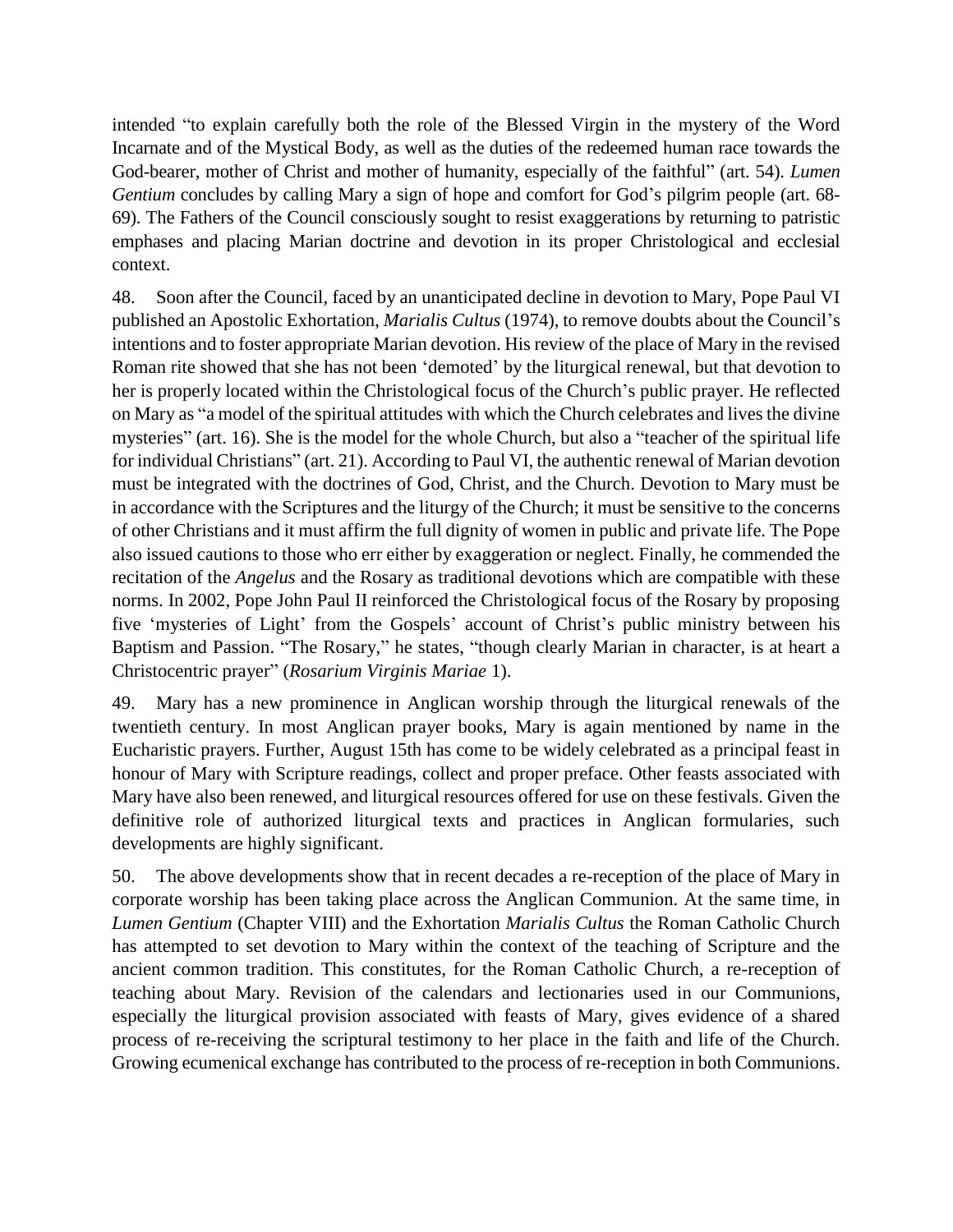51. The Scriptures lead us together to praise and bless Mary as the handmaid of the Lord, who was providentially prepared by divine grace to be the mother of our Redeemer. Her unqualified assent to the fulfilment of God's saving plan can be seen as the supreme instance of a believer's 'Amen' in response to the 'Yes' of God. She stands as a model of holiness, obedience and faith for all Christians. As one who received the Word in her heart and in her body, and brought it forth into the world, Mary belongs in the prophetic tradition. We are agreed in our belief in the Blessed Virgin Mary as *Theotókos*. Our two communions are both heirs to a rich tradition which recognizes Mary as ever virgin, and sees her as the new Eve and as a type of the Church. We join in praying and praising with Mary whom all generations have called blessed, in observing her festivals and according her honour in the communion of the saints, and are agreed that Mary and the saints pray for the whole Church (see below in section D). In all of this, we see Mary as inseparably linked with Christ and the Church. Within this broad consideration of the role of Mary, we now focus on the theology of hope and grace.

# **C MARY WITHIN THE PATTERN OF GRACE AND HOPE**

52. Participation in the glory of God, through the mediation of the Son, in the power of the Spirit is the Gospel hope (cf. 2 Corinthians 3:18; 4:4-6). The Church already enjoys this hope and destiny through the Holy Spirit, who is the 'pledge' of our inheritance in Christ (Ephesians 1:14, 2 Corinthians 5:5). For Paul especially, what it means to be fully human can only be understood rightly when it is viewed in the light of what we are to become in Christ, the 'last Adam', as opposed to what we had become in the old Adam (1 Corinthians 15:42-49, cf. Romans 5:12-21). This eschatological perspective sees Christian life in terms of the vision of the exalted Christ leading believers to cast off sins that entangle (Hebrews 12:1-2) and to participate in his purity and love, made available through his atoning sacrifice (1 John 3:3; 4:10). We thus view the economy of grace from its fulfilment in Christ 'back' into history, rather than 'forward' from its beginning in fallen creation towards the future in Christ. This perspective offers fresh light in which to consider the place of Mary.

53. The hope of the Church is based upon the testimony it has received about the present glory of Christ. The Church proclaims that Christ was not only raised bodily from the tomb, but was exalted to the right hand of the Father, to share in the Father's glory (1 Timothy 3:16, 1 Peter 1:21). Insofar as believers are united with Christ in baptism and share in Christ's sufferings (Romans 6:1- 6), they participate through the Spirit in his glory, and are raised up with him in anticipation of the final revelation (cf. Romans 8:17, Ephesians 2:6, Colossians 3:1). It is the destiny of the Church and of its members, the "saints" chosen in Christ "before the foundation of the world", to be "holy and blameless" and to share in the glory of Christ (Ephesians 1:3-5, 5:27). Paul speaks as it were from the future retrospectively, when he says, "those whom God predestined he also called; those whom he called he also justified; and those whom he justified he also glorified" (Romans 8:30). In the succeeding chapters of Romans, Paul explicates this many-faceted drama of God's election in Christ, keeping in view its end: the inclusion of the Gentiles, so that "all Israel shall be saved" (Romans 11:26).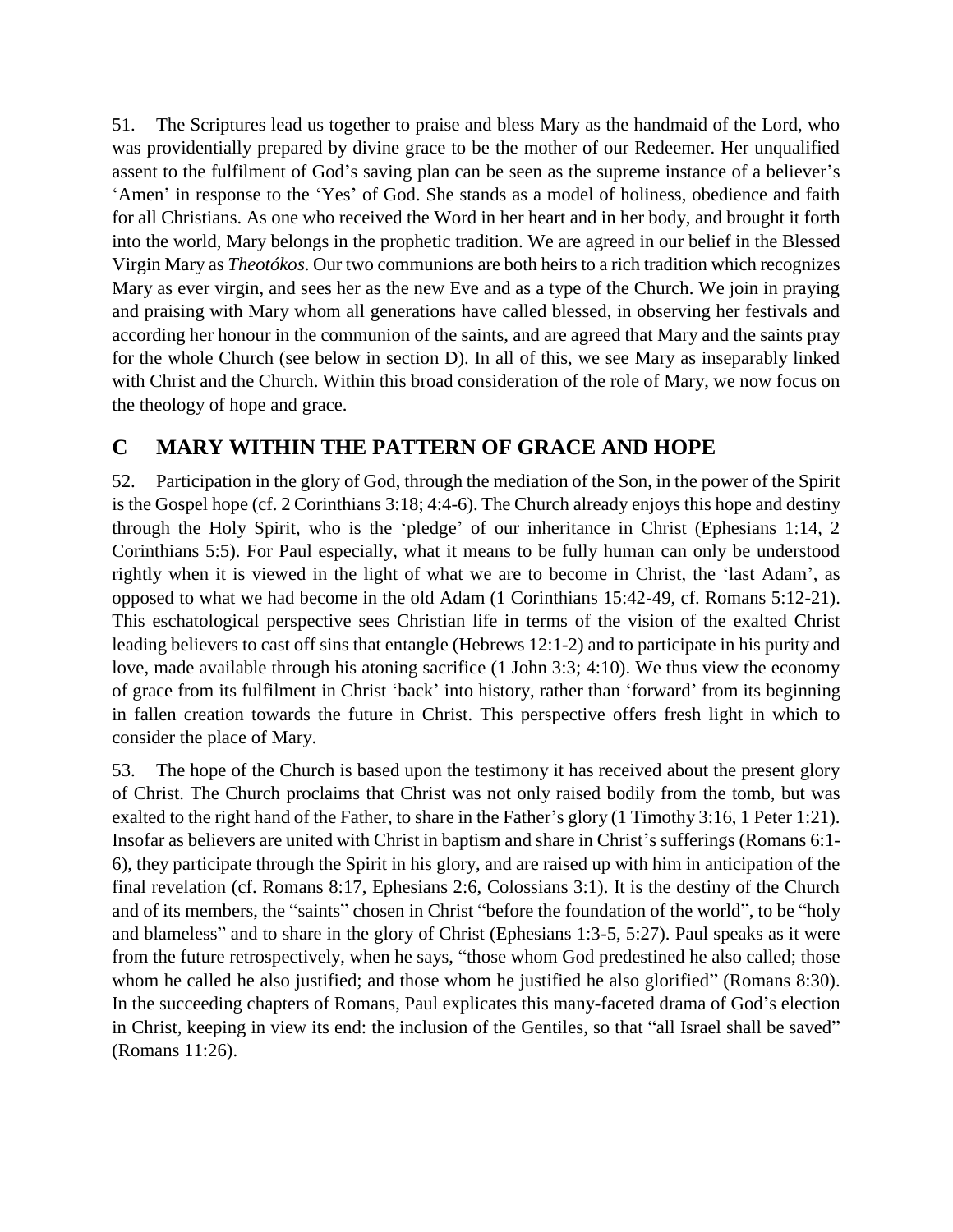#### *Mary in the Economy of Grace*

54. Within this biblical framework we have considered afresh the distinctive place of the Virgin Mary in the economy of grace, as the one who bore Christ, the elect of God. The word of God delivered by Gabriel addresses her as already 'graced', inviting her to respond in faith and freedom to God's call (Luke 1:28,38,45). The Spirit is operative within her in the conception of the Saviour, and this "blessed among women" is inspired to sing "all generations will call me blessed" (Luke 1:42,48). Viewed eschatologically, Mary thus embodies the 'elect Israel' of whom Paul speaks glorified, justified, called, predestined. This is the pattern of grace and hope which we see at work in the life of Mary, who holds a distinctive place in the common destiny of the Church as the one who bore in her own flesh 'the Lord of glory'. Mary is marked out from the beginning as the one chosen, called and graced by God through the Holy Spirit for the task that lay ahead of her.

55. The Scriptures tell us of barren women who were gifted by God with children — Rachel, Manoah's wife, Hannah (Genesis 30:1-24, Judges 13, 1 Samuel 1), and those past childbearing — Sarah (Genesis 18:9-15, 21:1-7), and most notably Mary's cousin, Elizabeth (Luke 1:7,24). These women highlight the singular role of Mary, who was neither barren nor past child-bearing age, but a fruitful virgin: in her womb the Spirit brought about the conception of Jesus. The Scriptures also speak of God's care for all human beings, even before their coming to birth (Psalm 139:13-18), and recount the action of God's grace preceding the specific calling of particular persons, even from their conception (cf. Jeremiah 1:4-5, Luke 1:15, Galatians 1:15). With the early Church, we see in Mary's acceptance of the divine will the fruit of her prior preparation, signified in Gabriel's affirmation of her as 'graced'. We can thus see that God was at work in Mary from her earliest beginnings, preparing her for the unique vocation of bearing in her own flesh the new Adam, in whom all things in heaven and earth hold together (cf. Colossians 1:16-17). Of Mary, both personally and as a representative figure, we can say she is "God's workmanship, created in Christ Jesus for good works which God prepared beforehand" (Ephesians 2:10).

56. Mary, a pure virgin, bore God incarnate in her womb. Her bodily intimacy with her son was all of a piece with her faithful following of him, and her maternal participation in his victorious self-giving (Luke 2:35). All this is clearly testified in Scripture, as we have seen. There is no direct testimony in Scripture concerning the end of Mary's life. However, certain passages give instances of those who follow God's purposes faithfully being drawn into God's presence. Moreover, these passages offer hints or partial analogies that may throw light on the mystery of Mary's entry into glory. For instance, the biblical pattern of anticipated eschatology appears in the account of Stephen, the first martyr (Acts 7:54-60). At the moment of his death, which conforms to that of his Lord, he sees "the glory of God, and Jesus" the "Son of Man" not seated in judgement, but "standing at the right hand of God" to welcome his faithful servant. Similarly, the penitent thief who calls on the crucified Christ is accorded the special promise of being with Christ immediately in Paradise (Luke 23:43). God's faithful servant Elijah is taken up by a whirlwind into heaven (2 Kings 2:11), and of Enoch it is written, "he was attested as having pleased God" as a man of faith, and was therefore "taken up so that he should not see death; and he was not found because God had taken him" (Hebrews 11:5, cf. Genesis 5:24). Within such a pattern of anticipated eschatology, Mary can also be seen as the faithful disciple fully present with God in Christ. In this way, she is a sign of hope for all humanity.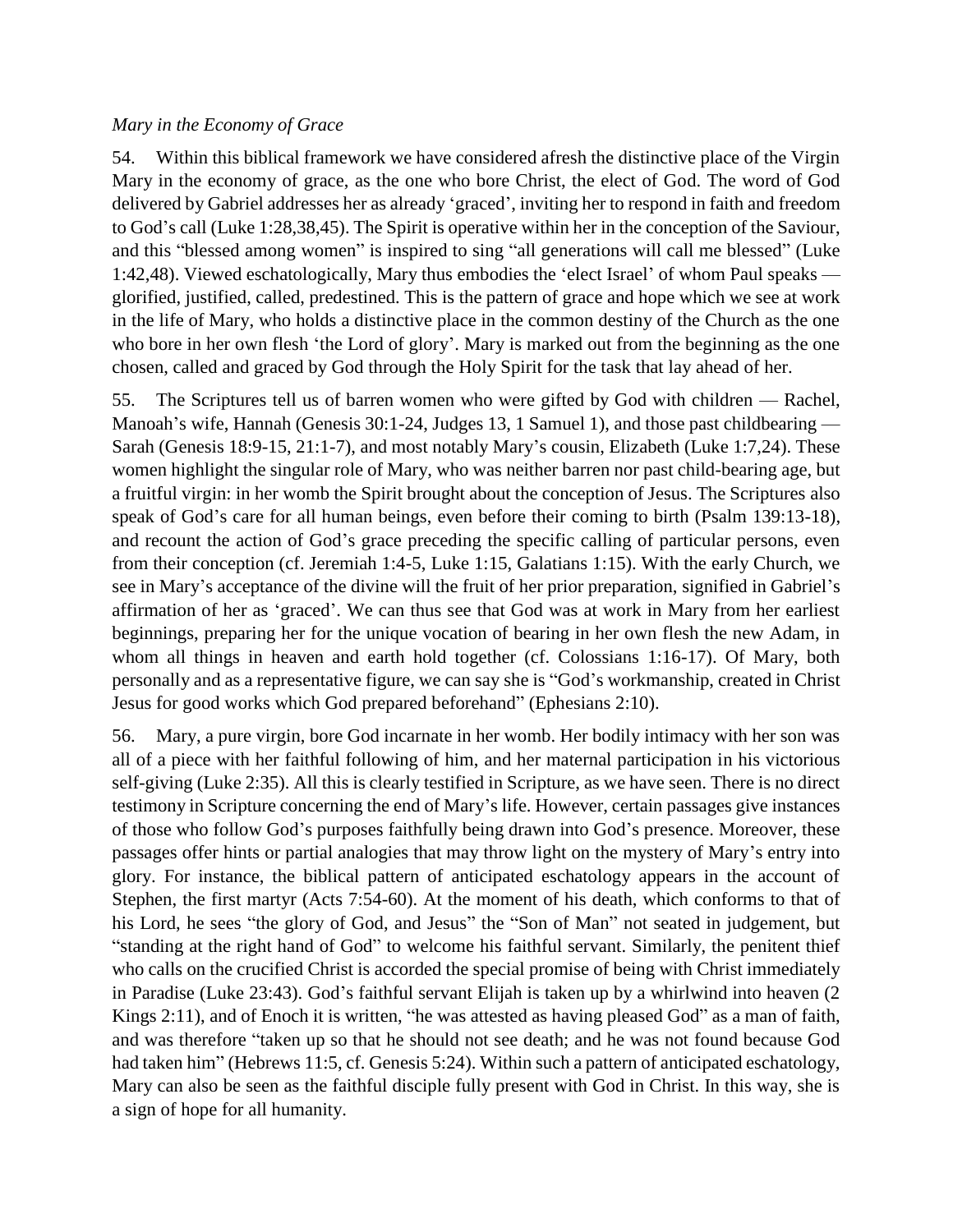57. The pattern of hope and grace already foreshadowed in Mary will be fulfilled in the new creation in Christ when all the redeemed will participate in the full glory of the Lord (cf. 2 Corinthians 3:18). Christian experience of communion with God in this present life is a sign and foretaste of divine grace and glory, a hope shared with the whole of creation (Romans 8:18-23). The individual believer and the Church find their consummation in the new Jerusalem, the holy bride of Christ (cf. Revelation 21:2, Ephesians 5:27). When Christians from East and West through the generations have pondered God's work in Mary, they have discerned in faith (cf. *Gift* 29) that it is fitting that the Lord gathered her wholly to himself: in Christ, she is already a new creation in whom "the old has passed away and the new has come" (2 Corinthians 5:17). Viewed from such an eschatological perspective, Mary may be seen both as a type of the Church, and as a disciple with a special place in the economy of salvation.

#### *The Papal Definitions*

 $\overline{\phantom{a}}$ 

58. Thus far we have outlined our common faith concerning the place of Mary in the divine purpose. Roman Catholic Christians, however, are bound to believe the teaching defined by Pope Pius XII in 1950: "that the Immaculate Mother of God, the ever-Virgin Mary, having completed the course of her earthly life, was assumed body and soul into heavenly glory." We note that the dogma does not adopt a particular position as to how Mary's life ended,<sup>10</sup> nor does it use about her the language of death and resurrection, but celebrates the action of God in her. Thus, given the understanding we have reached concerning the place of Mary in the economy of hope and grace, we can affirm together the teaching that God has taken the Blessed Virgin Mary in the fullness of her person into his glory as consonant with Scripture and that it can, indeed, only be understood in the light of Scripture. Roman Catholics can recognize that this teaching about Mary is contained in the dogma. While the calling and destiny of all the redeemed is their glorification in Christ, Mary, as *Theotókos*, holds the pre-eminent place within the communion of saints and embodies the destiny of the Church.

59. Roman Catholics are also bound to believe that "the most blessed Virgin Mary was, from the first moment of her conception, by a singular grace and privilege of almighty God and in view of the merits of Christ Jesus the Saviour of the human race, preserved immune from all stain of original sin" (Dogma of the Immaculate Conception of Mary, defined by Pope Pius IX, 1854).<sup>11</sup> The definition teaches that Mary, like all other human beings, has need of Christ as her Saviour and Redeemer (cf. *Lumen Gentium* 53; *Catechism of the Catholic Church* 491). The negative

 $10$  The reference in the dogma to Mary being assumed 'body and soul' has caused difficulty for some, on historical and philosophical grounds. The dogma leaves open, however, the question as to the absence of her mortal remains means in historical terms. Likewise, 'assumed body and soul' is not intended to privilege a particular anthropology. More positively, 'assumed body and soul' can be seen to have Christological and ecclesiological implications. Mary as 'God bearer' is intimately, indeed bodily, related to Christ: his own bodily glorification now embraces hers. And, since Mary bore his body of flesh, she is intimately related to the Church, Christ's body. In brief, the formulation of the dogma responds to theological rather than historical or philosophical questions in relation to Mary.

 $11$  The definition addressed an old controversy about the timing of the sanctification of Mary, in affirming that this took place at the very first moment of her conception.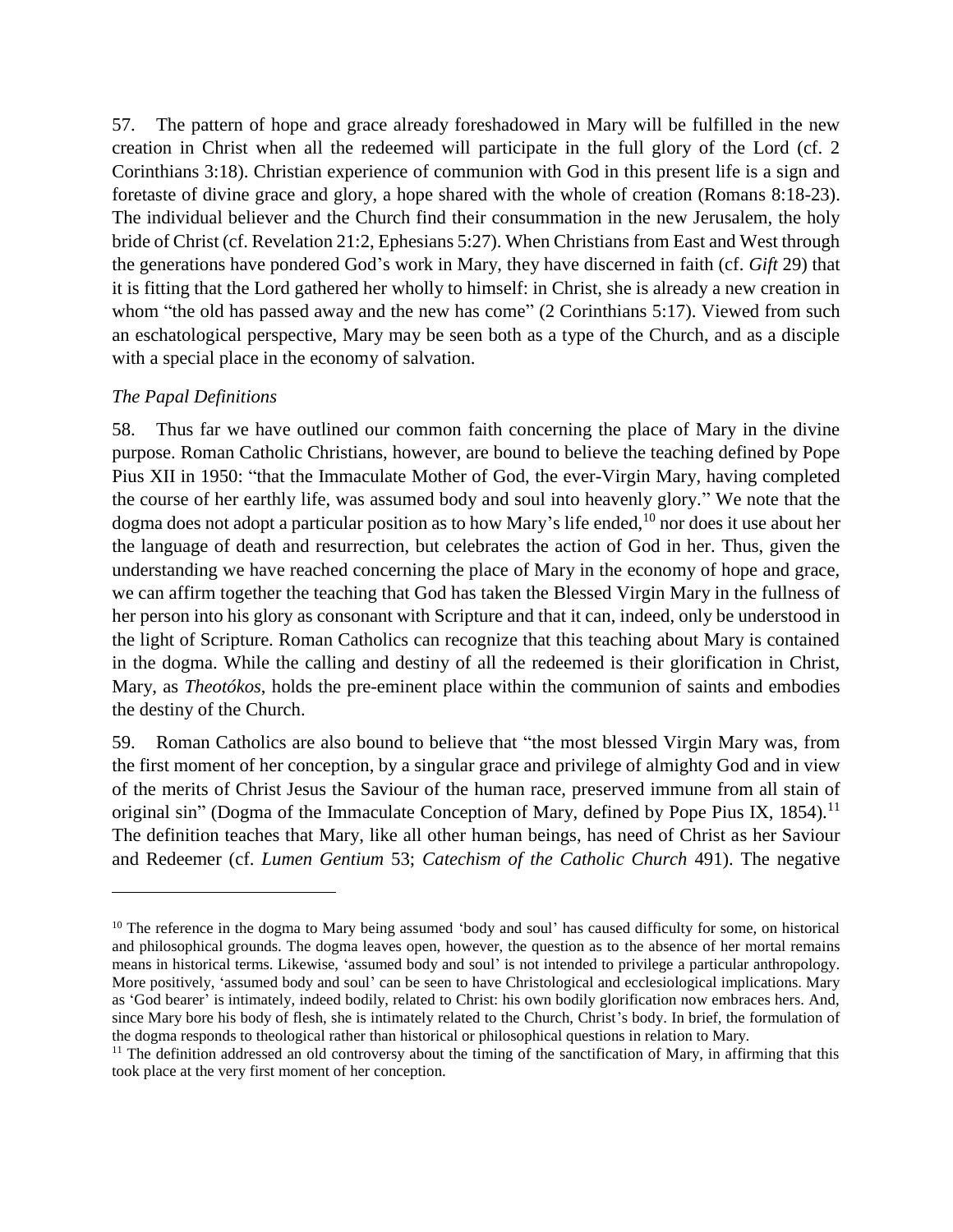notion of 'sinlessness' runs the risk of obscuring the fullness of Christ's saving work. It is not so much that Mary lacks something which other human beings 'have', namely sin, but that the glorious grace of God filled her life from the beginning.<sup>12</sup> The holiness which is our end in Christ (cf. 1 John 3:2-3) was seen, by unmerited grace, in Mary, who is the prototype of the hope of grace for humankind as a whole. According to the New Testament, being 'graced' has the connotation of being freed from sin through Christ's blood (Ephesians 1:6-7). The Scriptures point to the efficacy of Christ's atoning sacrifice even for those who preceded him in time (cf. 1 Peter 3:19, John 8:56, 1 Corinthians 10:4). Here again the eschatological perspective illuminates our understanding of Mary's person and calling. In view of her vocation to be the mother of the Holy One (Luke 1:35), we can affirm together that Christ's redeeming work reached 'back' in Mary to the depths of her being, and to her earliest beginnings. This is not contrary to the teaching of Scripture, and can only be understood in the light of Scripture. Roman Catholics can recognize in this what is affirmed by the dogma — namely "preserved from all stain of original sin" and "from the first moment of her conception."

60. We have agreed together that the teaching about Mary in the two definitions of 1854 and 1950, understood within the biblical pattern of the economy of grace and hope outlined here, can be said to be consonant with the teaching of the Scriptures and the ancient common traditions. However, in Roman Catholic understanding as expressed in these two definitions, the proclamation of any teaching as dogma implies that the teaching in question is affirmed to be "revealed by God" and therefore to be believed "firmly and constantly" by all the faithful (i.e. it is *de fide*). The problem which the dogmas may present for Anglicans can be put in terms of Article VI:

Holy Scripture containeth all things necessary to salvation: so that whatsoever is not read therein, nor may be proved thereby, is not to be required of any man, that it should be believed as an article of the Faith, or be thought requisite or necessary to salvation.

We agree that nothing can be required to be believed as an article of faith unless it is revealed by God. The question arises for Anglicans, however, as to whether these doctrines concerning Mary are revealed by God in a way which must be held by believers as a matter of faith.

61. The particular circumstances and precise formulations of the 1854 and 1950 definitions have created problems not only for Anglicans but also for other Christians. The formulations of these doctrines and some objections to them are situated within the thought-forms of their time. In particular, the phrases "revealed by God" (1854) and "divinely revealed" (1950) used in the dogmas reflect the theology of revelation that was dominant in the Roman Catholic Church at the time that the definitions were made, and which found authoritative expression in the Constitution *Dei Filius* of the First Vatican Council. They have to be understood today in the light of the way this teaching was refined by the Second Vatican Council in its Constitution *Dei Verbum*,

 $\overline{a}$ 

<sup>&</sup>lt;sup>12</sup> The assertion of Paul at Romans  $3:23$  — "all have sinned and fall short of the glory of God" — might appear to allow for no exceptions, not even for Mary. However, it is important to note the rhetorical-apologetic context of the general argument of Romans  $1 - 3$ , which is concerned to show the equal sinfulness of Jews and Gentiles (3:9). Romans 3:23 has a quite specific purpose in context which is unrelated to the issue of the "sinlessness" or otherwise of Mary.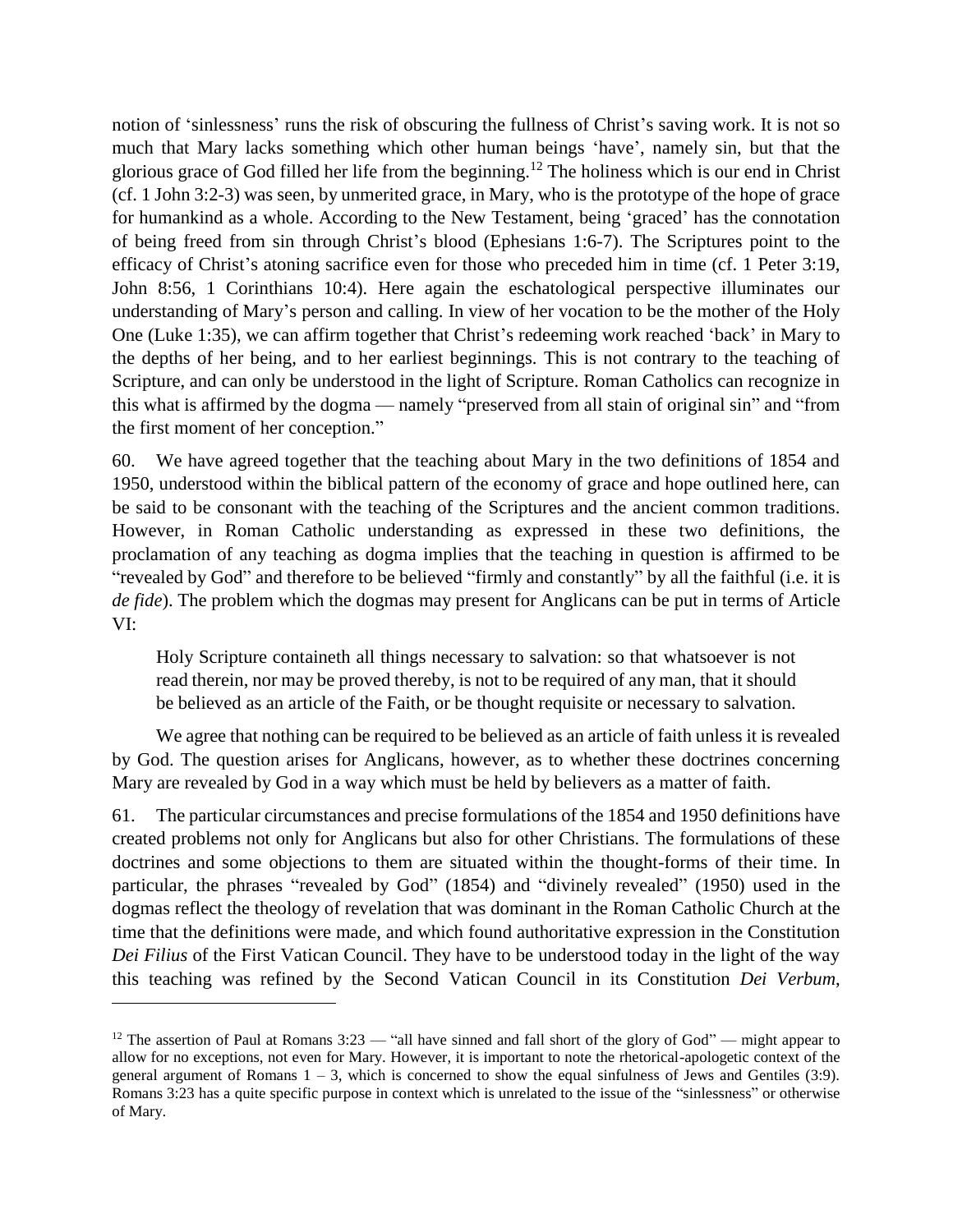particularly in regard to the central role of Scripture in the reception and transmission of revelation. When the Roman Catholic Church affirms that a truth is "revealed by God", there is no suggestion of new revelation. Rather, the definitions are understood to bear witness to what has been revealed from the beginning. The Scriptures bear normative witness to such revelation (cf. *Gift* 19). This revelation is received by the community of believers and transmitted in time and place through the Scriptures and through the preaching, liturgy, spirituality, life and teaching of the Church, that draw upon the Scriptures. In *The Gift of Authority* the Commission sought to explicate a method by which such authoritative teaching could arise, the key point being that it needs to be in conformity with Scripture, which remains a primary concern for Anglicans and Roman Catholics alike.

62. Anglicans have also questioned whether these doctrines must be held by believers as a matter of faith in view of the fact that the Bishop of Rome defined these doctrines "independent of a Council" (cf. *Authority* II 30). In response, Roman Catholics have pointed to the *sensus fidelium*, the liturgical tradition throughout the local churches, and the active support of the Roman Catholic bishops (cf. *Gift* 29-30): these were the elements through which these doctrines were recognized as belonging to the faith of the Church, and therefore able to be defined (cf. *Gift* 47). For Roman Catholics, it belongs to the office of the Bishop of Rome that he should be able, under strictly limited conditions, to make such a definition (cf. *Pastor Aeternus* [1870], in *Denzinger-Schönmetzer, Enchiridion Symbolorum* [DS] 3069-3070). The definitions of 1854 and 1950 were not made in response to controversy, but gave voice to the consensus of faith among believers in communion with the Bishop of Rome. They were re-affirmed by the Second Vatican Council. For Anglicans, it would be the consent of an ecumenical council which, teaching according to the Scriptures, most securely demonstrates that the necessary conditions for a teaching to be *de fide* had been met. Where this is the case, as with the definition of the *Theotókos*, both Roman Catholics and Anglicans would agree that the witness of the Church is firmly and constantly to be believed by all the faithful (cf. 1 John 1:1-3).

63. Anglicans have asked whether it would be a condition of the future restoration of full communion that they should be required to accept the definitions of 1854 and 1950. Roman Catholics find it hard to envisage a restoration of communion in which acceptance of certain doctrines would be requisite for some and not for others. In addressing these issues, we have been mindful that "one consequence of our separation has been a tendency for Anglicans and Roman Catholics alike to exaggerate the importance of the Marian dogmas in themselves at the expense of the other truths more closely related to the foundation of the Christian faith" (*Authority* II 30). Anglicans and Roman Catholics agree that the doctrines of the Assumption and the Immaculate Conception of Mary must be understood in the light of the more central truth of her identity as *Theotókos*, which itself depends on faith in the Incarnation. We recognize that, following the Second Vatican Council and the teaching of recent Popes, the Christological and ecclesiological context for the Church's doctrine concerning Mary is being re-received within the Roman Catholic Church. We now suggest that the adoption of an eschatological perspective may deepen our shared understanding of the place of Mary in the economy of grace, and the tradition of the Church concerning Mary which both our communions receive. Our hope is that the Roman Catholic Church and the Anglican Communion will recognize a common faith in the agreement concerning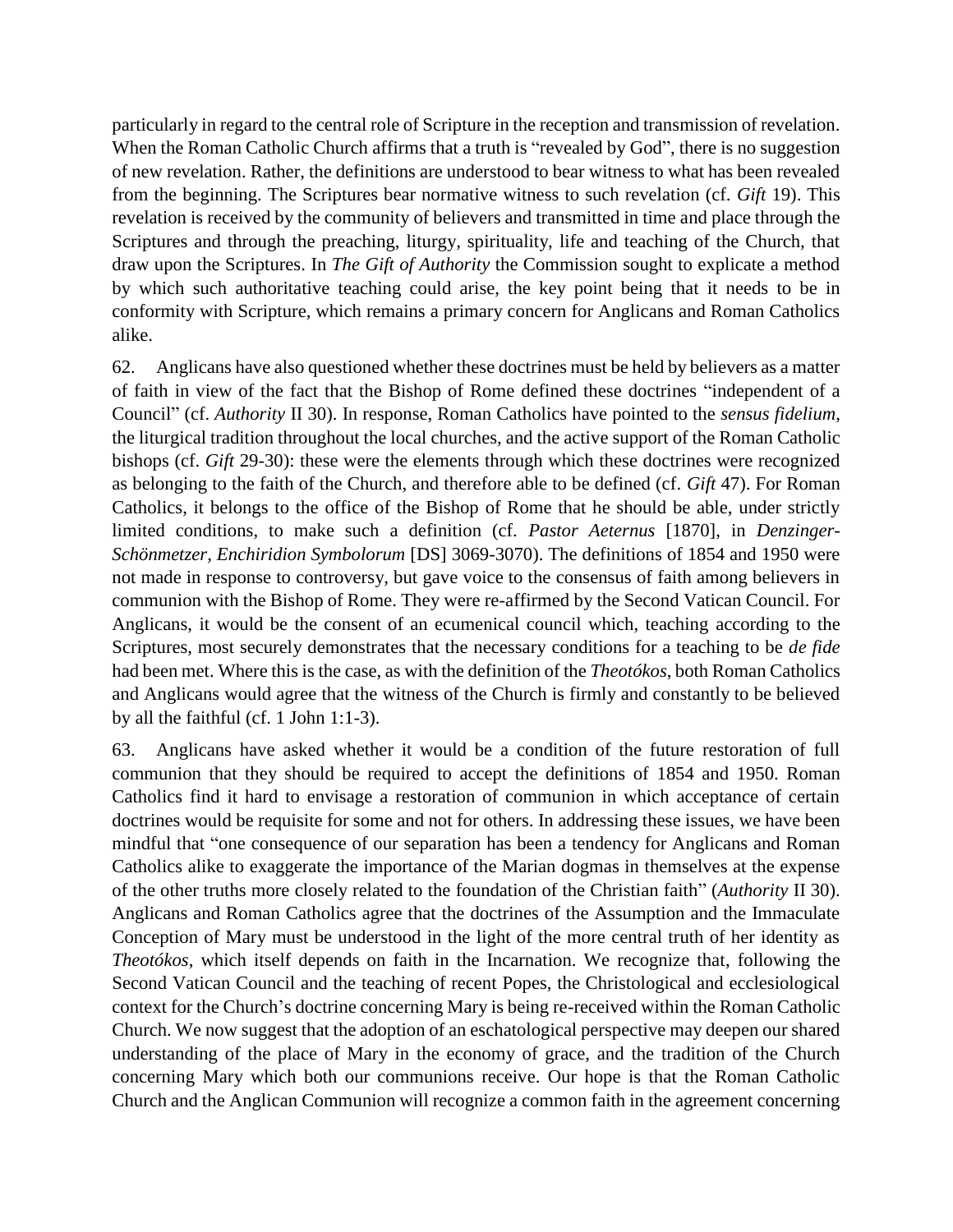Mary which we here offer. Such a re-reception would mean the Marian teaching and devotion within our respective communities, including differences of emphasis, would be seen to be authentic expressions of Christian belief.<sup>13</sup> Any such re-reception would have to take place within the context of a mutual re-reception of an effective teaching authority in the Church, such as that set out in *The Gift of Authority*.

# **D MARY IN THE LIFE OF THE CHURCH**

 $\overline{a}$ 

64. "All the promises of God find their 'Yes' in Christ: that is why we offer the 'Amen' through him, to the glory of God" (2 Corinthians 1:20). God's 'Yes' in Christ takes a distinctive and demanding form as it is addressed to Mary. The profound mystery of "Christ in you, the hope of glory" (Colossians 1:27) has a unique meaning for her. It enables her to speak the 'Amen' in which, through the Spirit's overshadowing, God's 'Yes' of new creation is inaugurated. As we have seen, this *fiat* of Mary was distinctive, in its openness to God's Word, and in the path to the foot of the cross and beyond on which the Spirit led her. The Scriptures portray Mary as growing in her relationship with Christ: his sharing of her natural family (Luke 2:39) was transcended in her sharing of his eschatological family, those upon whom the Spirit is poured out (Acts 1:14, 2:1-4). Mary's 'Amen' to God's 'Yes' in Christ to her is thus both unique and a model for every disciple and for the life of the Church.

65. One outcome of our study has been awareness of differences in the ways in which the example of Mary living out the grace of God has been appropriated into the devotional lives of our traditions. Whilst both traditions have recognized her special place in the communion of saints, different emphases have marked the way we have experienced her ministry. Anglicans have tended to begin from reflection on the scriptural example of Mary as an inspiration and model for discipleship. Roman Catholics have given prominence to the ongoing ministry of Mary in the economy of grace and the communion of saints. Mary points people to Christ, commending them to him and helping them to share his life. Neither of these general characterizations do full justice to the richness and diversity of either tradition, and the twentieth century witnessed a particular growth in convergence as many Anglicans were drawn into a more active devotion to Mary, and Roman Catholics discovered afresh the scriptural roots of such devotion. We together agree that in understanding Mary as the fullest human example of the life of grace, we are called to reflect on the lessons of her life recorded in Scripture and to join with her as one indeed not dead, but truly alive in Christ. In doing so we walk together as pilgrims in communion with Mary, Christ's foremost disciple, and all those whose participation in the new creation encourages us to be faithful to our calling (cf. 2 Corinthians 5:17, 19).

<sup>&</sup>lt;sup>13</sup> In such circumstances, the explicit acceptance of the precise wording of the definitions of 1854 and 1950 might not be required of believers who were not in communion with Rome when they were defined. Conversely, Anglicans would have to accept that the definitions are a legitimate expression of Catholic faith, and are to be respected as such, even if these formulations were not employed by them. There are instances in ecumenical agreement in which what one partner has defined as *de fide* can be expressed by another partner in a different way, as for example in the *Common Christological Declaration between the Catholic Church and the Assyrian Church of the East* (1994) or the *Joint Declaration on the Doctrine of Justification between the Roman Catholic Church and the Lutheran World Federation* (1999).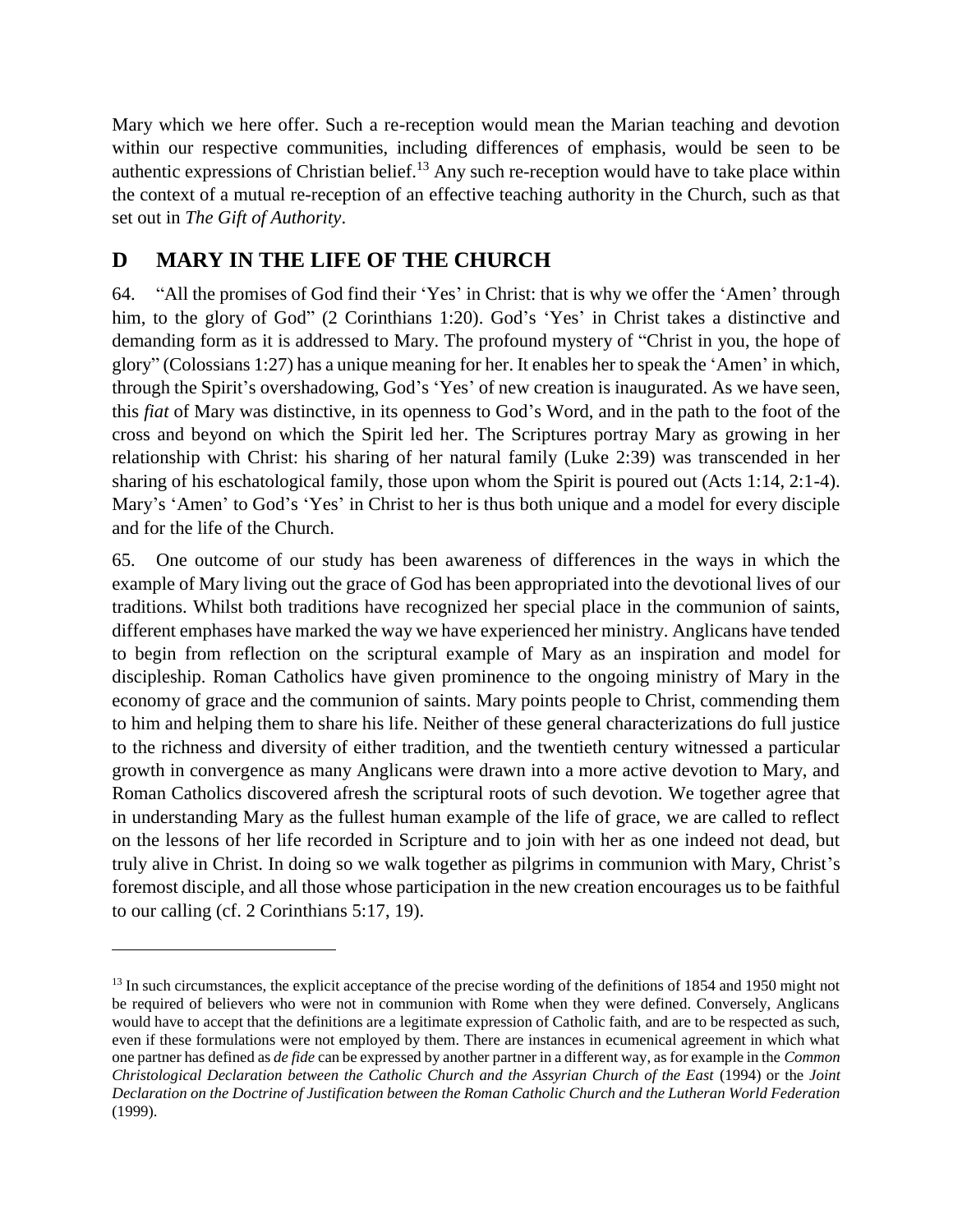66. Aware of the distinctive place of Mary in the history of salvation, Christians have given her a special place in their liturgical and private prayer, praising God for what He has done in and through her. In singing the *Magnificat*, they praise God with her; in the Eucharist, they pray with her as they do with all God's people, integrating their prayers in the great communion of saints. They recognize Mary's place in "the prayer of all the saints" that is being uttered before the throne of God in the heavenly liturgy (Revelation 8:3-4). All these ways of including Mary in praise and prayer belong to our common heritage, as does our acknowledgement of her unique status as *Theotókos*, which gives her a distinctive place within the communion of saints.

#### *Intercession and Mediation in the Communion of Saints*

67. The practice of believers asking Mary to intercede for them with her son grew rapidly following her being declared *Theotókos* at the Council of Ephesus. The most common form today of such intercession is the 'Hail Mary'. This form conflates the greetings of Gabriel and Elizabeth to her (Luke 1:28,42). It was widely used from the fifth century, without the closing phrase, "pray for us sinners now and at the hour of our death", which was first added in the 15th century, and included in the Roman Breviary by Pius V in 1568. The English Reformers criticized this invocation and similar forms of prayer, because they believed that it threatened the unique mediation of Jesus Christ. Confronted with exaggerated devotion, stemming from excessive exaltation of Mary's role and powers alongside Christ's, they rejected the "Romish doctrine of … the Invocation of Saints" as "grounded upon no warranty of Scripture, but rather repugnant to the Word of God" (Article XXII). The Council of Trent affirmed that seeking the saints' assistance to obtain favours from God is "good and useful": such requests are made "through his Son our Lord Jesus Christ, who is our sole Redeemer and Saviour" (DS 1821). The Second Vatican Council endorsed the continued practice of believers asking Mary to pray for them, emphasizing that "Mary's maternal role towards the human race in no way obscures or diminishes the unique mediation of Christ, but rather shows its power … in no way does it hinder the direct union of believers with Christ, but rather fosters it" (*Lumen Gentium* 60). Therefore the Roman Catholic Church continues to promote devotion to Mary, while reproving those who either exaggerate or minimize Mary's role (*Marialis Cultus* 31). With this background in mind, we seek a theologically grounded way to draw more closely together in the life of prayer in communion with Christ and his saints.

68. The Scriptures teach that "there is one mediator between God and humankind, Christ Jesus, himself human, who gave himself as a ransom for all" (1 Timothy 2:5-6). As noted earlier, on the basis of this teaching "we reject any interpretation of the role of Mary which obscures this affirmation" (*Authority II* 30). It is also true, however, that all ministries of the Church, especially those of Word and sacrament, mediate the grace of God through human beings. These ministries do not compete with the unique mediation of Christ, but rather serve it and have their source within it. In particular, the prayer of the Church does not stand alongside or in place of the intercession of Christ, but is made through him, our Advocate and Mediator (cf. Romans 8:34, Hebrews 7:25, 12:24, 1 John 2:1). It finds both its possibility and practice in and through the Holy Spirit, the other Advocate sent according to Christ's promise (cf. John 14:16-17). Hence asking our brothers and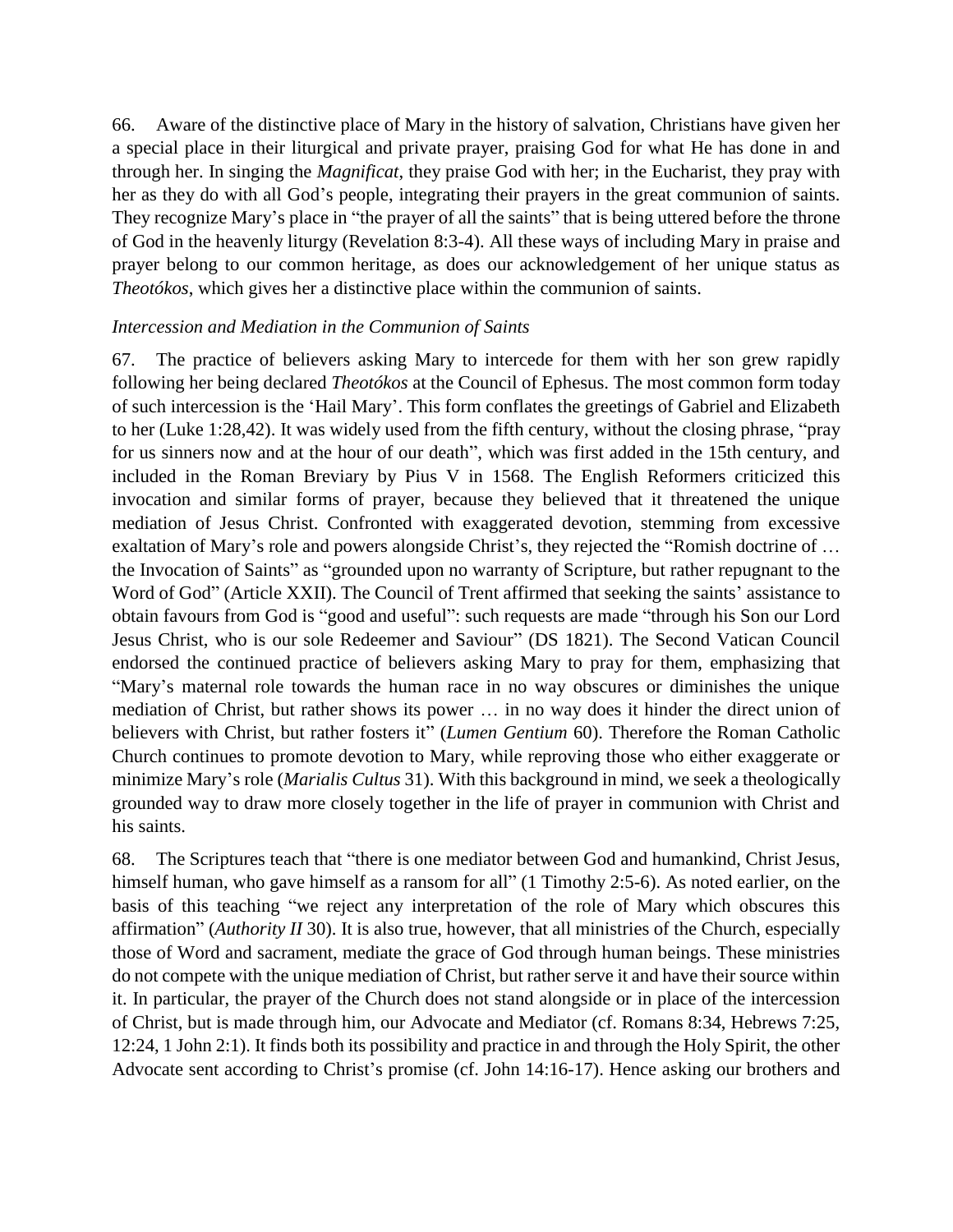sisters, on earth and in heaven, to pray for us, does not contest the unique mediatory work of Christ, but is rather a means by which, in and through the Spirit, its power may be displayed.

69. In our praying as Christians we address our petitions to God our heavenly Father, in and through Jesus Christ, as the Holy Spirit moves and enables us. All such invocation takes place within the communion which is God's being and gift. In the life of prayer we invoke the name of Christ in solidarity with the whole Church, assisted by the prayers of brothers and sisters of every time and place. As ARCIC has expressed it previously, "The believer's pilgrimage of faith is lived out with the mutual support of all the people of God. In Christ all the faithful, both living and departed, are bound together in a communion of prayer" (*Salvation and the Church* 22). In the experience of this communion of prayer believers are aware of their continued fellowship with their sisters and brothers who have 'fallen asleep,' the 'great cloud of witnesses' who surround us as we run the race of faith. For some, this intuition means sensing their friends' presence; for some it may mean pondering the issues of life with those who have gone before them in faith. Such intuitive experience affirms our solidarity in Christ with Christians of every time and place, not least with the woman through whom he became "like us in all things except sin" (Hebrews 4:15).

70. The Scriptures invite Christians to ask their brothers and sisters to pray for them, in and through Christ (cf. James 5:13-15). Those who are now 'with Christ', untrammelled by sin, share the unceasing prayer and praise which characterizes the life of heaven (e.g. Revelation 5:9-14, 7:9- 12, 8:3-4). In the light of these testimonies, many Christians have found that requests for assistance in prayer can rightly and effectively be made to those members of the communion of saints distinguished by their holy living (cf. James 5:16-18). It is in this sense that we affirm that asking the saints to pray for us is not to be excluded as unscriptural, though it is not directly taught by the Scriptures to be a required element of life in Christ. Further, we agree that the way such assistance is sought must not obscure believers' direct access to God our heavenly Father, who delights to give good gifts to his children (Matthew 7:11). When, in the Spirit and through Christ, believers address their prayers to God, they are assisted by the prayers of other believers, especially of those who are truly alive in Christ and freed from sin. We note that liturgical forms of prayer are addressed to God: they do not address prayer 'to' the saints, but rather ask them to 'pray for us'. However, in this and other instances, any concept of invocation which blurs the trinitarian economy of grace and hope is to be rejected, as not consonant with Scripture or the ancient common traditions.

## *The Distinctive Ministry of Mary*

71. Among all the saints, Mary takes her place as *Theotókos*: alive in Christ, she abides with the one she bore, still 'highly favoured' in the communion of grace and hope, the exemplar of redeemed humanity, an icon of the Church. Consequently she is believed to exercise a distinctive ministry of assisting others through her active prayer. Many Christians reading the Cana account continue to hear Mary instruct them, "Do whatever he tells you", and are confident that she draws the attention of her son to their needs: "they have no wine" (John 2:1-12). Many experience a sense of empathy and solidarity with Mary, especially at key points when the account of her life echoes theirs, for example the acceptance of vocation, the scandal of her pregnancy, the improvised surroundings of her labour, giving birth, and fleeing as a refugee. Portrayals of Mary standing at the foot of the cross,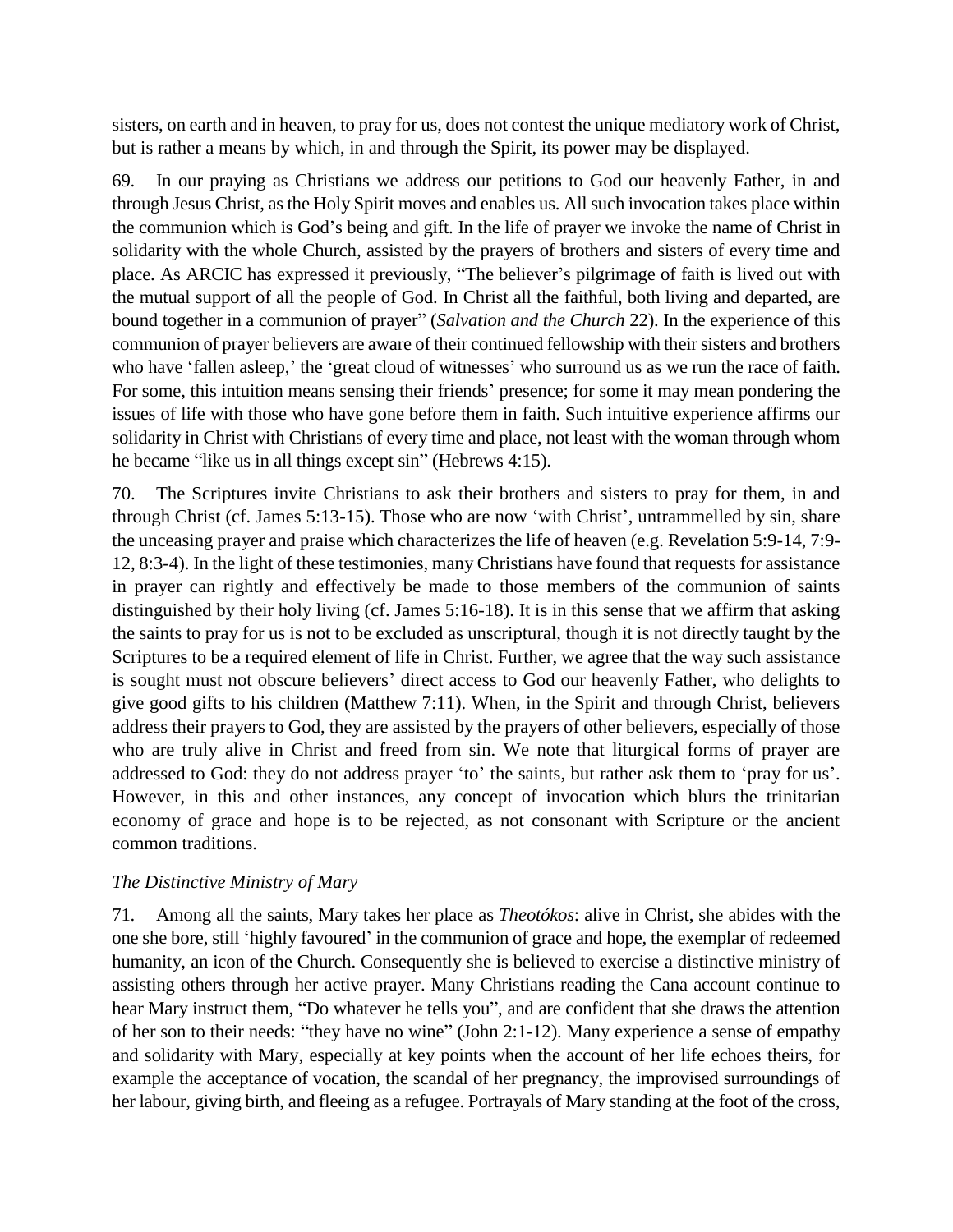and the traditional portrayal of her receiving the crucified body of Jesus (the *Pietà*), evoke the particular suffering of a mother at the death of her child. Anglicans and Roman Catholics alike are drawn to the mother of Christ, as a figure of tenderness and compassion.

72. The motherly role of Mary, first affirmed in the Gospel accounts of her relationship to Jesus, has been developed in a variety of ways. Christian believers acknowledge Mary to be the mother of God incarnate. As they ponder our Saviour's dying word to the beloved disciple, "behold your mother" (John 19:27) they may hear an invitation to hold Mary dear as 'mother of the faithful': she will care for them as she cared for her son in his hour of need. Hearing Eve called "the mother of all living" (Genesis 3:20), they may come to see Mary as mother of the new humanity, active in her ministry of pointing all people to Christ, seeking the welfare of all the living. We are agreed that, while caution is needed in the use of such imagery, it is fitting to apply it to Mary, as a way of honouring her distinctive relationship to her son, and the efficacy in her of his redeeming work.

73. Many Christians find that giving devotional expression to their appreciation for this ministry of Mary enriches their worship of God. Authentic popular devotion to Mary, which by its nature displays a wide individual, regional and cultural diversity, is to be respected. The crowds gathering at some places where Mary is believed to have appeared suggest that such apparitions are an important part of this devotion and provide spiritual comfort. There is need for careful discernment in assessing the spiritual value of any alleged apparition. This has been emphasized in a recent Roman Catholic commentary.

Private revelation … can be a genuine help in understanding the Gospel and living it better at a particular moment in time; therefore it should not be disregarded. It is a help which is offered, but which one is not obliged to use … The criterion for the truth and value of a private revelation is therefore its orientation to Christ himself. When it leads us away from him, when it becomes independent of him or even presents itself as another and better plan of salvation, more important than the Gospel, then it certainly does not come from the Holy Spirit. (Congregation for the Doctrine of the Faith, *Theological Commentary on the Message of Fatima*, 26 June, 2000).

We are agreed that, within the constraints set down in this teaching to ensure that the honour paid to Christ remains pre-eminent, such private devotion is acceptable, though never required of believers.

74. When Mary was first acknowledged as mother of the Lord by Elizabeth, she responded by praising God and proclaiming his justice for the poor in her *Magnificat* (Luke 1:46-55). In Mary's response we can see an attitude of poverty towards God that reflects the divine commitment and preference for the poor. In her powerlessness she is exalted by God's favour. Although the witness of her obedience and acceptance of God's will has sometimes been used to encourage passivity and impose servitude on women, it is rightly seen as a radical commitment to God who has mercy on his servant, lifts up the lowly and brings down the mighty. Issues of justice for women and the empowerment of the oppressed have arisen from daily reflection on Mary's remarkable song. Inspired by her words, communities of women and men in various cultures have committed themselves to work with the poor and the excluded. Only when joy is joined with justice and peace do we rightly share in the economy of hope and grace which Mary proclaims and embodies.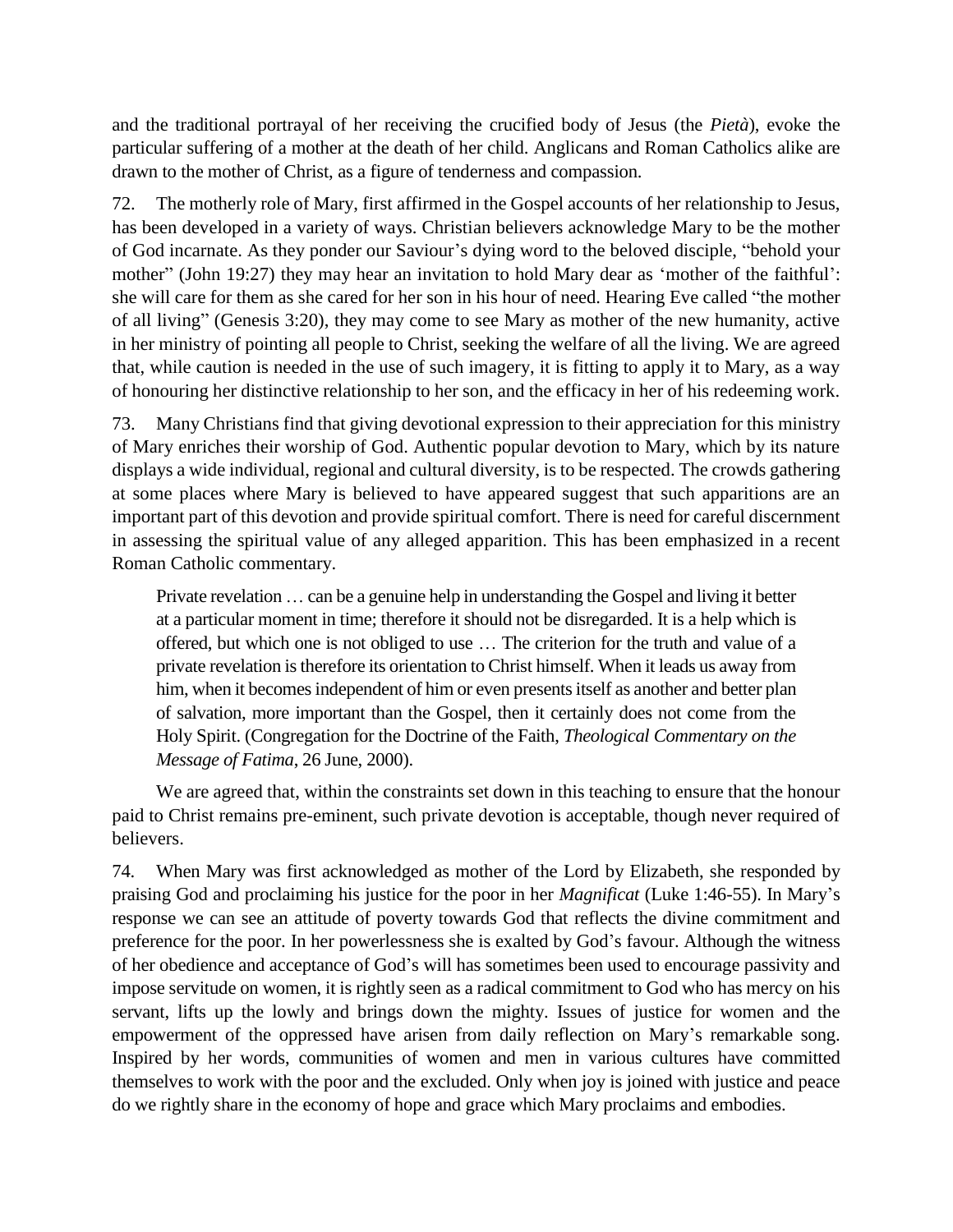75. Affirming together unambiguously Christ's unique mediation, which bears fruit in the life of the Church, we do not consider the practice of asking Mary and the saints to pray for us as communion dividing. Since obstacles of the past have been removed by clarification of doctrine, by liturgical reform and practical norms in keeping with it, we believe that there is no continuing theological reason for ecclesial division on these matters.

# **CONCLUSION**

76. Our study, which opens with a careful ecclesial and ecumenical reading of the Scriptures, in the light of the ancient common traditions, has illuminated in a new way the place of Mary in the economy of hope and grace. We together re-affirm the agreements reached previously by ARCIC, in *Authority in the Church II* 30:

- that any interpretation of the role of Mary must not obscure the unique mediation of Christ;
- that any consideration of Mary must be linked with the doctrines of Christ and the Church;
- that we recognize the Blessed Virgin Mary as the *Theotókos*, the mother of God incarnate, and so observe her festivals and accord her honour among the saints;
- that Mary was prepared by grace to be the mother of our Redeemer, by whom she herself was redeemed and received into glory;
- that we recognize Mary as a model of holiness, faith and obedience for all Christians; and
- that Mary can be seen as a prophetic figure of the Church.

We believe that the present statement significantly deepens and extends these agreements, setting them within a comprehensive study of doctrine and devotion associated with Mary.

77. We are convinced that any attempt to come to a reconciled understanding of these matters must begin by listening to God's word in the Scriptures. Therefore our common statement commences with a careful exploration of the rich New Testament witness to Mary, in the light of overall themes and patterns in the Scriptures as a whole.

- This study has led us to the conclusion that it is impossible to be faithful to Scripture without giving due attention to the person of Mary (paragraphs 6-30).
- In recalling together the ancient common traditions, we have discerned afresh the central importance of the *Theotókos* in the Christological controversies, and the Fathers' use of biblical images to interpret and celebrate Mary's place in the plan of salvation (paragraphs 31-40).
- We have reviewed the growth of devotion to Mary in the medieval centuries, and the theological controversies associated with them. We have seen how some excesses in late medieval devotion, and reactions against them by the Reformers, contributed to the breach of communion between us, following which attitudes toward Mary took divergent paths (paragraphs 41-46).
- We have also noted evidence of subsequent developments in both our Communions, which opened the way for a re-reception of the place of Mary in the faith and life of the Church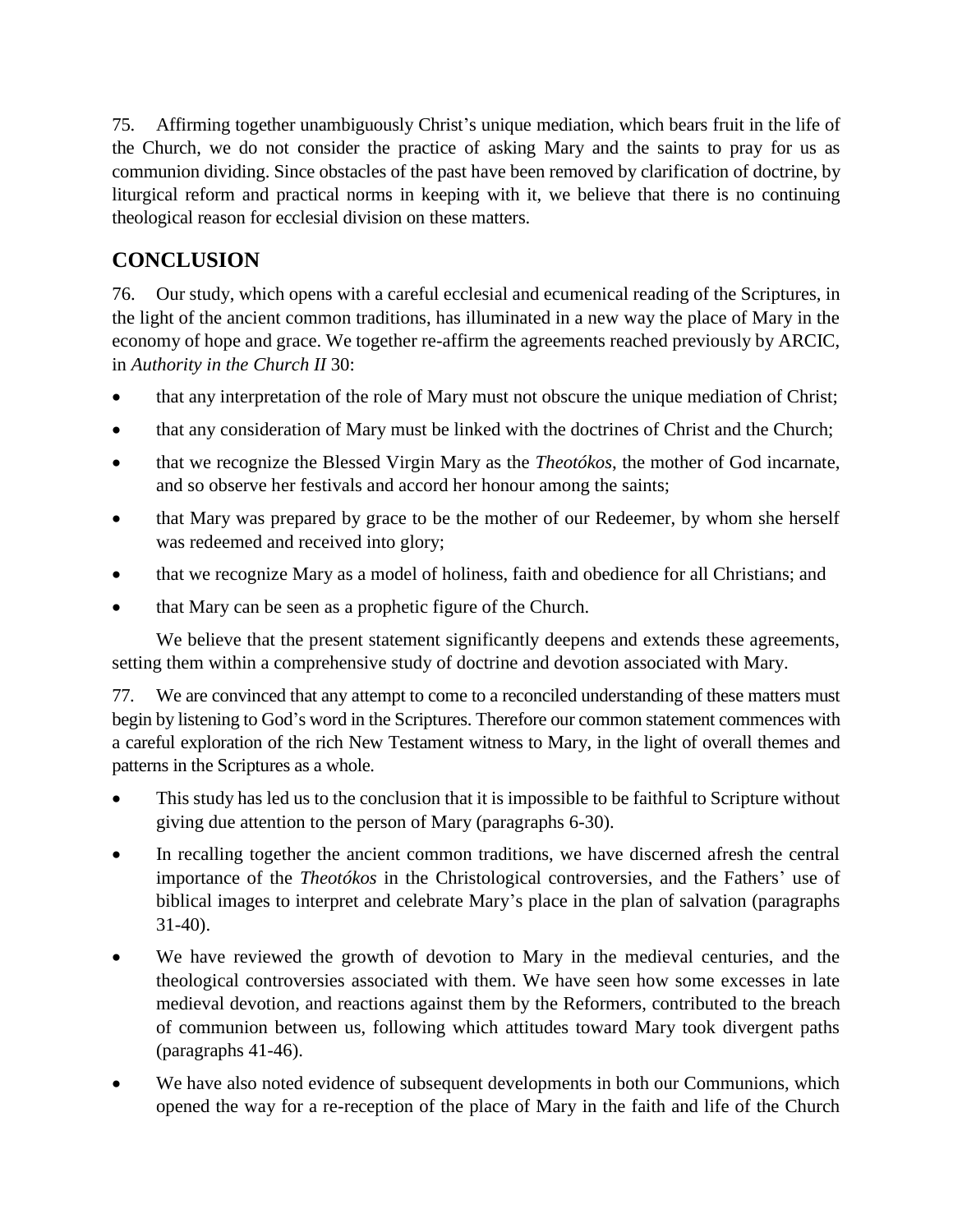(paragraphs 47-51).

 This growing convergence has also allowed us to approach in a fresh way the questions about Mary which our two Communions have set before us. In doing so, we have framed our work within the pattern of grace and hope which we discover in Scripture – "predestined ... called … justified … glorified" (Romans 8:30) (paragraphs 52-57).

# *Advances in Agreement*

78. As a result of our study, the Commission offers the following agreements, which we believe significantly advance our consensus regarding Mary. We affirm together

- the teaching that God has taken the Blessed Virgin Mary in the fullness of her person into his glory as consonant with Scripture, and only to be understood in the light of Scripture (paragraph 58);
- that in view of her vocation to be the mother of the Holy One, Christ's redeeming work reached 'back' in Mary to the depths of her being and to her earliest beginnings (paragraph 59);
- that the teaching about Mary in the two definitions of the Assumption and the Immaculate Conception, understood within the biblical pattern of the economy of hope and grace, can be said to be consonant with the teaching of the Scriptures and the ancient common traditions (paragraph 60);
- that this agreement, when accepted by our two Communions, would place the questions about authority which arise from the two definitions of 1854 and 1950 in a new ecumenical context (paragraphs 61-63);
- that Mary has a continuing ministry which serves the ministry of Christ, our unique mediator, that Mary and the saints pray for the whole Church and that the practice of asking Mary and the saints to pray for us is not communion-dividing (paragraphs 64-75).

79. We agree that doctrines and devotions which are contrary to Scripture cannot be said to be revealed by God nor to be the teaching of the Church. We agree that doctrine and devotion which focuses on Mary, including claims to 'private revelations', must be moderated by carefully expressed norms which ensure the unique and central place of Jesus Christ in the life of the Church, and that Christ alone, together with the Father and the Holy Spirit, is to be worshipped in the Church.

80. Our statement has sought not to clear away all possible problems, but to deepen our common understanding to the point where remaining diversities of devotional practice may be received as the varied work of the Spirit amongst all the people of God. We believe that the agreement we have here outlined is itself the product of a re-reception by Anglicans and Roman Catholics of doctrine about Mary and that it points to the possibility of further reconciliation, in which issues concerning doctrine and devotion to Mary need no longer be seen as communion-dividing, or an obstacle in a new stage of our growth into visible *koinonia*. This agreed statement is now offered to our respective authorities. It may also in itself prove a valuable study of the teaching of the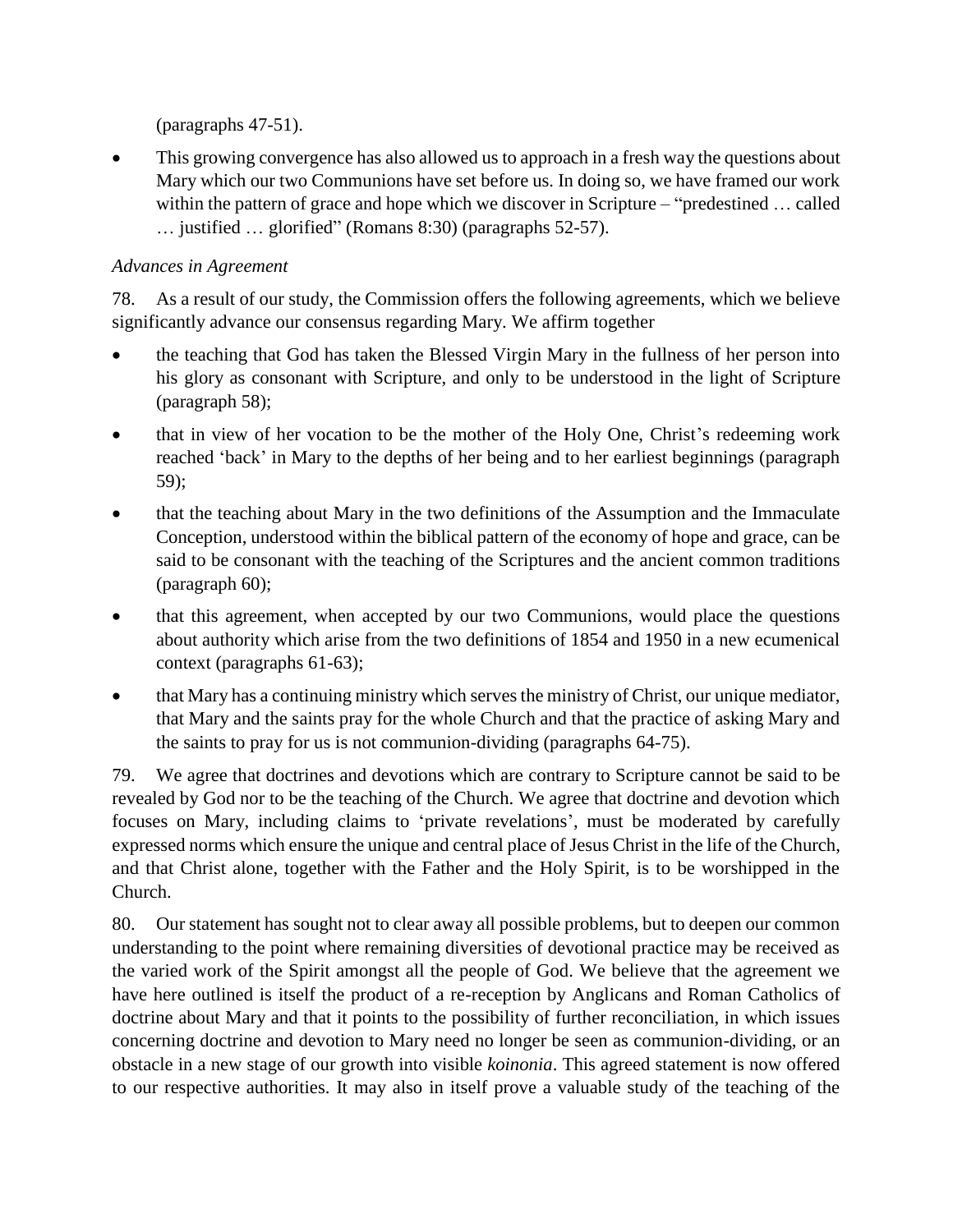Scriptures and the ancient common traditions about the Blessed Virgin Mary, the Mother of God incarnate. Our hope is that, as we share in the one Spirit by which Mary was prepared and sanctified for her unique vocation, we may together participate with her and all the saints in the unending praise of God.

## **Members of the Commission**

#### *Anglican Members*

| The Most Revd Frank Griswold<br>Presiding Bishop of the Episcopal Church (USA) (Co-Chair until 2003)                             |
|----------------------------------------------------------------------------------------------------------------------------------|
| The Most Revd Peter Carnley<br>Archbishop of Perth and Primate of the Anglican Church of Australia (Co-Chair from<br>2003)       |
| The Rt Revd John Baycroft<br>retired Bishop of Ottawa, Canada                                                                    |
| Dr E Rozanne Elder<br>Professor of History, Western Michigan University, USA                                                     |
| The Revd Professor Jaci Maraschin<br>Professor of Theology, Ecumenical Institute, Sao Paulo, Brazil                              |
| The Revd Dr John Muddiman<br>University Lecturer in New Testament in the University of Oxford, Mansfield College,<br>Oxford, UK  |
| The Rt Revd Dr Michael Nazir-Ali<br>Bishop of Rochester, UK                                                                      |
| The Revd Canon Dr Nicholas Sagovsky<br>Canon Theologian of Westminster Abbey, London, UK                                         |
| The Revd Canon Dr Charles Sherlock<br>Registrar and Director of Ministry Studies of the Melbourne College of Divinity, Australia |
| Secretary                                                                                                                        |
| The Revd Canon David Hamid<br>$\sim$ $\sim$ $\sim$ $\sim$                                                                        |

Director of Ecumenical Affairs and Studies, Anglican Communion Office, London, UK *(until 2002)*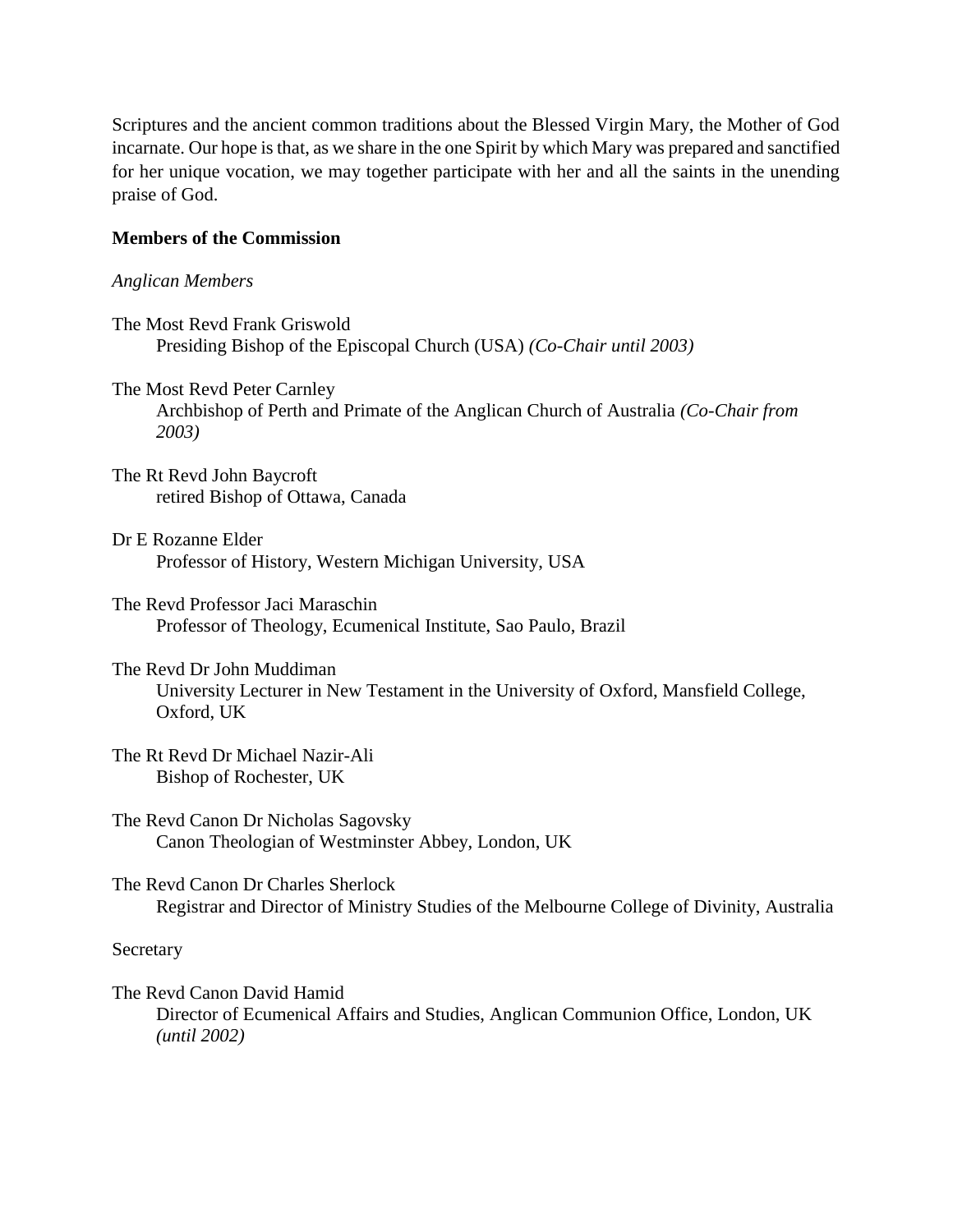The Revd Canon Gregory K Cameron

Director of Ecumenical Affairs and Studies, Anglican Communion Office, London, UK *(from 2002)*

Archbishop of Canterbury's Observer

The Revd Canon Dr Richard Marsh Archbishop of Canterbury's Secretary for Ecumenical Affairs, London, UK *(until 1999)*

The Revd Dr Herman Browne Archbishop of Canterbury's Assistant Secretary for Ecumenical and Anglican Communion Affairs *(from 2000-2001)*

The Revd Canon Jonathan Gough Archbishop of Canterbury's Secretary for Ecumenism, London, UK *(from 2002)*

#### *Roman Catholic Members*

- The Rt Revd Cormac Murphy-O'Connor Bishop of Arundel and Brighton, UK *(Co-Chair until 2000)*
- The Most Revd Alexander Brunett Archbishop of Seattle, USA *(Co-Chair from 2000)*
- Sister Sara Butler, MSBT Professor of Dogmatic Theology, St Joseph's Seminary, Yonkers, New York, USA
- The Revd Dr Peter Cross Lecturer in Systematic Theology, Catholic Theological College, Clayton, Australia
- The Revd Dr Adelbert Denaux Professor, Faculty of Theology, Catholic University, Leuven, Belgium
- The Rt Revd Brian Farrell, LC Secretary, Pontifical Council for Promoting Christian Unity, Vatican City *(from 2003)*
- The Rt Revd Walter Kasper Secretary, Pontifical Council for Promoting Christian Unity, Vatican City *(from 1999- 2000)*
- The Rt Revd Malcolm McMahon, OP Bishop of Nottingham, UK *(from 2001)*
- The Revd Professor Charles Morerod, OP Dean of the Faculty of Philosophy, Pontificia Università San Tommaso d'Aquino, Rome, Italy *(from 2002)*